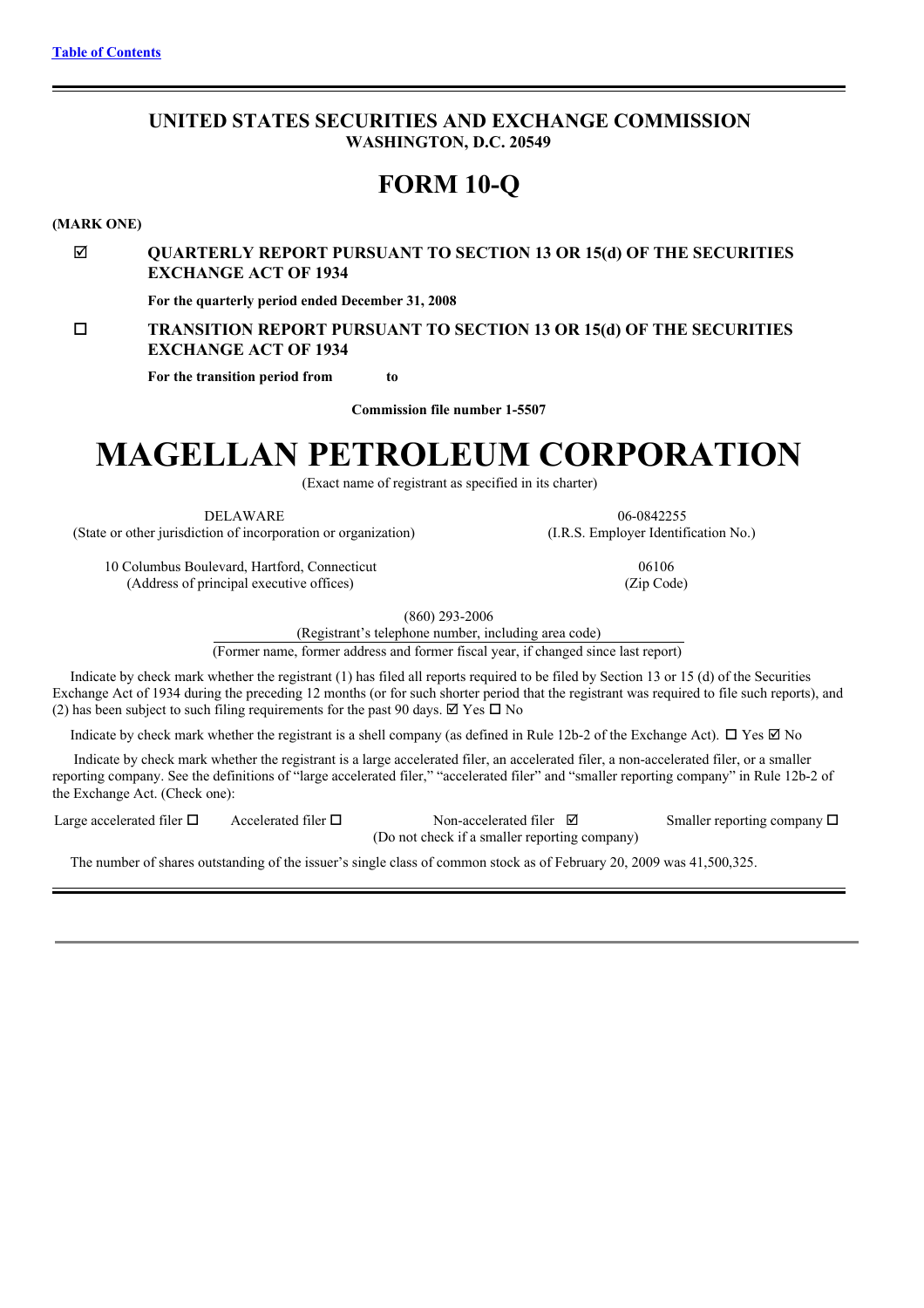# MAGELLAN PETROLEUM CORPORATION

# FORM 10-Q

# December 31, 2008

# TABLE OF CONTENTS

|                                                                                                          | <b>PAGE</b> |
|----------------------------------------------------------------------------------------------------------|-------------|
| <b>PART I - FINANCIAL INFORMATION</b>                                                                    |             |
| ITEM 1 Condensed consolidated financial statements (unaudited)                                           | 4           |
| Condensed consolidated balance sheets at December 31, 2008 and June 30, 2008                             | 4           |
| Condensed consolidated statements of operations for the three and six months ended December 31, 2008 and |             |
| 2007                                                                                                     | 5           |
| Condensed consolidated statements of cash flows for the six months ended December 31, 2008 and 2007 (As  |             |
| restated)                                                                                                | 6           |
| Notes to condensed consolidated financial statements                                                     |             |
| <b>ITEM 2 Management's Discussion and Analysis of Financial Condition and Results of Operations</b>      | 11          |
| <b>ITEM 3 Quantitative and Qualitative Disclosures About Market Risk</b>                                 | 21          |
| <b>ITEM 4 Controls and Procedures</b>                                                                    | 21          |
| <b>PART II — OTHER INFORMATION</b>                                                                       |             |
| <b>ITEM 1 Legal Proceedings</b>                                                                          | 22          |
| <b>ITEM 1A Risk Factors</b>                                                                              | 22          |
| <b>ITEM 2 Unregistered Sales of Equity Securities and Use of Proceeds</b>                                | 24          |
| <b>ITEM 6 Exhibits</b>                                                                                   | 24          |
| <b>Signatures</b>                                                                                        | 25          |
| Certifications                                                                                           | 26          |
| <b>EX-31: CERTIFICATIONS</b>                                                                             | 26          |
| <b>EX-32: CERTIFICATIONS</b>                                                                             | 28          |
| <b>EX-31: CERTIFICATIONS</b>                                                                             |             |
| <b>EX-32: CERTIFICATIONS</b>                                                                             |             |
|                                                                                                          |             |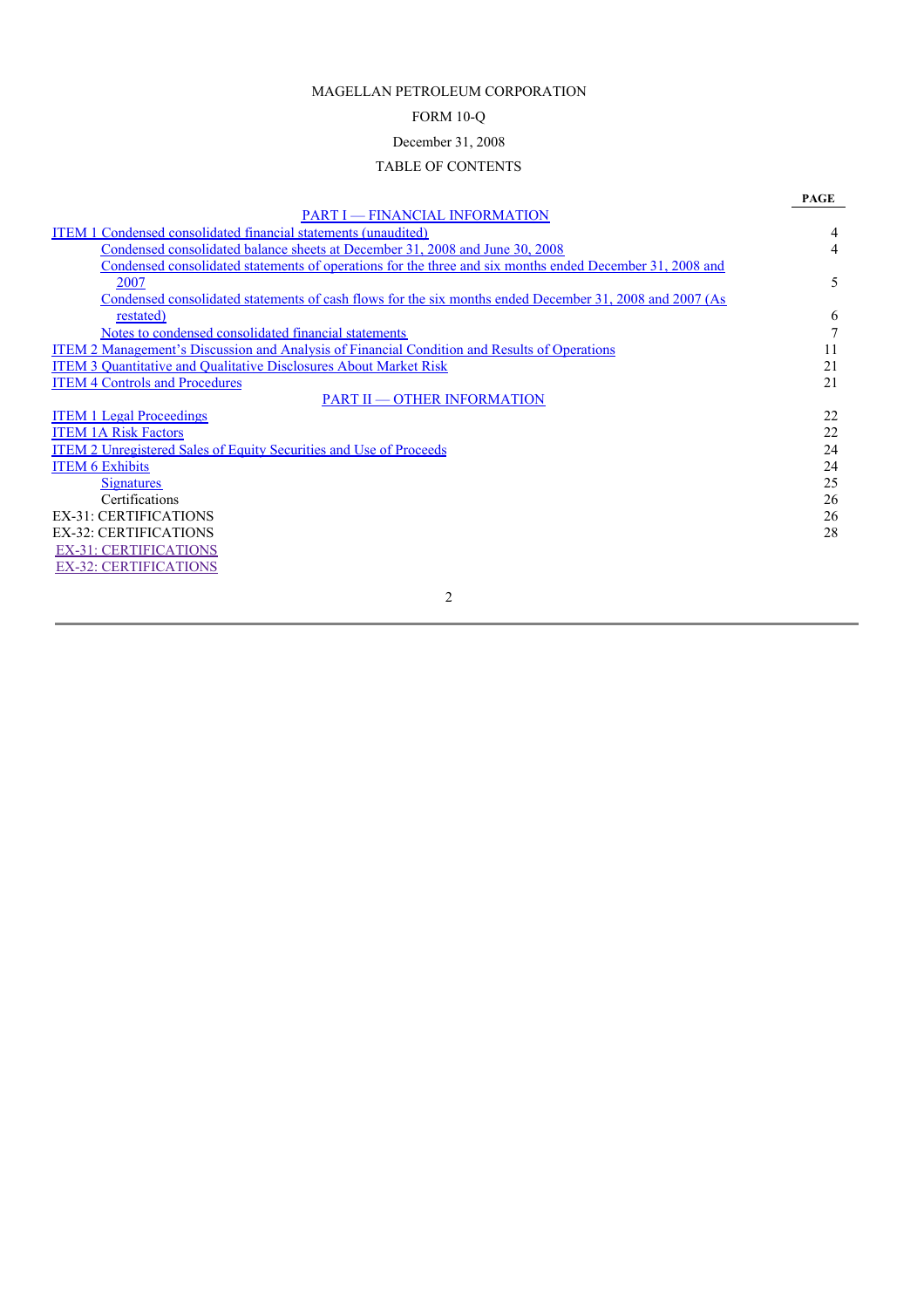### IMPORTANT INFORMATION REGARDING THIS FORM 10-Q

### **Explanatory Note**

As more fully described in Note 10 to the accompanying consolidated financial statements in Item 1 of this quarterly report on Form 10-Q, subsequent to the issuance of our 2008 annual report on Form 10-K we determined that our consolidated statement of cash flows for the years ended June 30, 2008, 2007 and 2006, as well as the interim periods in the years then ended, contained errors which affected the classification of certain cash outflows as either investing and operating activities. The statement of cash flows for the six months ended December 31, 2007 as contained herein has been restated to correct for these matters which have no impact on the change in cash and cash equivalents.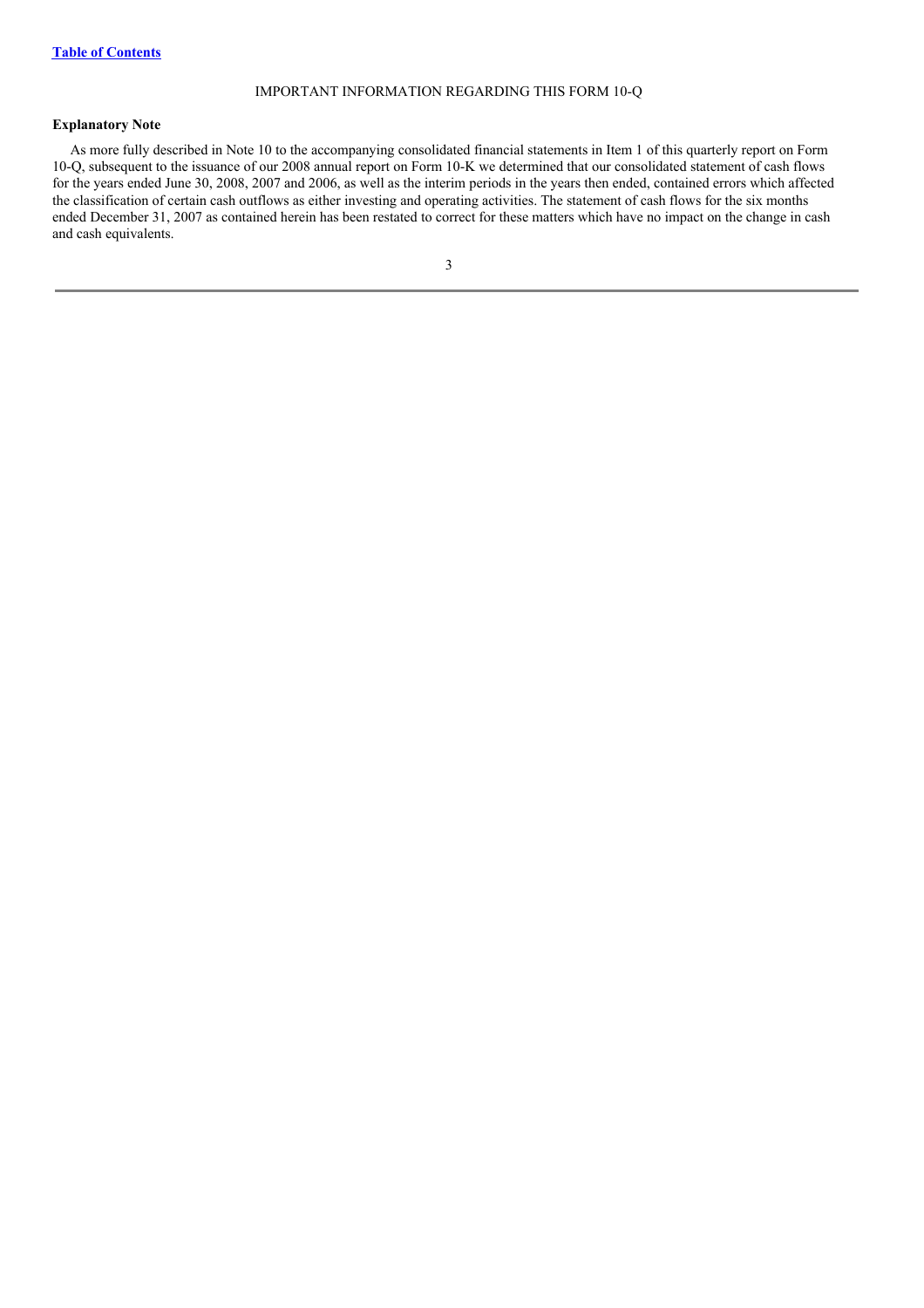# MAGELLAN PETROLEUM CORPORATION FORM 10-Q PART I — FINANCIAL INFORMATION

# ITEM 1 FINANCIAL STATEMENTS

# CONDENSED CONSOLIDATED BALANCE SHEETS

|                                                                                     | December 31,<br>2008 | <b>JUNE 30,</b><br>2008    |
|-------------------------------------------------------------------------------------|----------------------|----------------------------|
|                                                                                     | (UNAUDITED)          | (NOTE)                     |
| <b>ASSETS</b>                                                                       |                      |                            |
| Current assets:                                                                     |                      |                            |
| Cash and cash equivalents                                                           | \$31,675,633         | $\mathbb{S}$<br>34,615,228 |
| Accounts receivable — Trade (net of allowance for doubtful accounts of \$77,328 and |                      |                            |
| \$99,344 at December 31, 2008 and June 30, 2008, respectively)                      | 3,005,342            | 8,357,839                  |
| Accounts receivable — working interest partners                                     | 217,995              | 112,330                    |
| Marketable securities                                                               | 747,793              | 1,708,222                  |
| <b>Inventories</b>                                                                  | 1,170,413            | 1,260,189                  |
| Other assets                                                                        | 257,377              | 404,160                    |
| Total current assets                                                                | 37,074,553           | 46,457,968                 |
| Deferred income taxes                                                               | 5,077,066            | 6,368,665                  |
| Property and equipment, net:                                                        |                      |                            |
| Oil and gas properties (successful efforts method)                                  | 101,020,722          | 138,556,513                |
| Land, buildings and equipment                                                       | 2,485,749            | 3,346,368                  |
| Field equipment                                                                     | 747,293              | 1,040,281                  |
|                                                                                     | 104,253,764          | 142,943,162                |
| Less accumulated depletion, depreciation and amortization                           | (88, 206, 265)       | (114, 495, 875)            |
| Net property and equipment                                                          | 16,047,499           | 28,447,287                 |
| Goodwill                                                                            | 4,020,706            | 4,020,706                  |
| <b>Total</b> assets                                                                 | \$62,219,824         | \$<br>85,294,626           |
| LIABILITIES AND STOCKHOLDERS' EQUITY                                                |                      |                            |
| Current liabilities:                                                                |                      |                            |
| Accounts payable                                                                    | 2,191,871<br>\$      | S<br>2,929,445             |
| <b>Accrued liabilities</b>                                                          | 1,315,705            | 1,891,194                  |
| Income taxes payable                                                                | 2,236,798            | 3,857,766                  |
| Total current liabilities                                                           | 5,744,374            | 8,678,405                  |
| Long term liabilities:                                                              |                      |                            |
| Deferred income taxes                                                               | 2,060,075            | 2,507,712                  |
| Other long term liabilities                                                         | 54,218               | 48,998                     |
| Asset retirement obligations                                                        | 7,860,798            | 11,596,084                 |
| Total long term liabilities                                                         | 9,975,091            | 14,152,794                 |
|                                                                                     |                      |                            |
| Stockholders' equity:<br>Common stock, par value \$.01 per share:                   |                      |                            |
| Authorized 200,000,000 shares, outstanding 41,500,325                               |                      |                            |
|                                                                                     | 415,001              | 415,001                    |
| Capital in excess of par value<br>Accumulated deficit                               | 73,227,515           | 73,216,143                 |
| Accumulated other comprehensive income                                              | (21, 874, 377)       | (22, 857, 494)             |
|                                                                                     | (5,267,780)          | 11,689,777                 |
| Total stockholders' equity                                                          | 46,500,359           | 62,463,427                 |
| Total liabilities and stockholders' equity                                          | \$62,219,824         | \$<br>85,294,626           |

Note: The balance sheet at June 30, 2008 has been derived from the audited consolidated financial statements at that date.

See accompanying notes.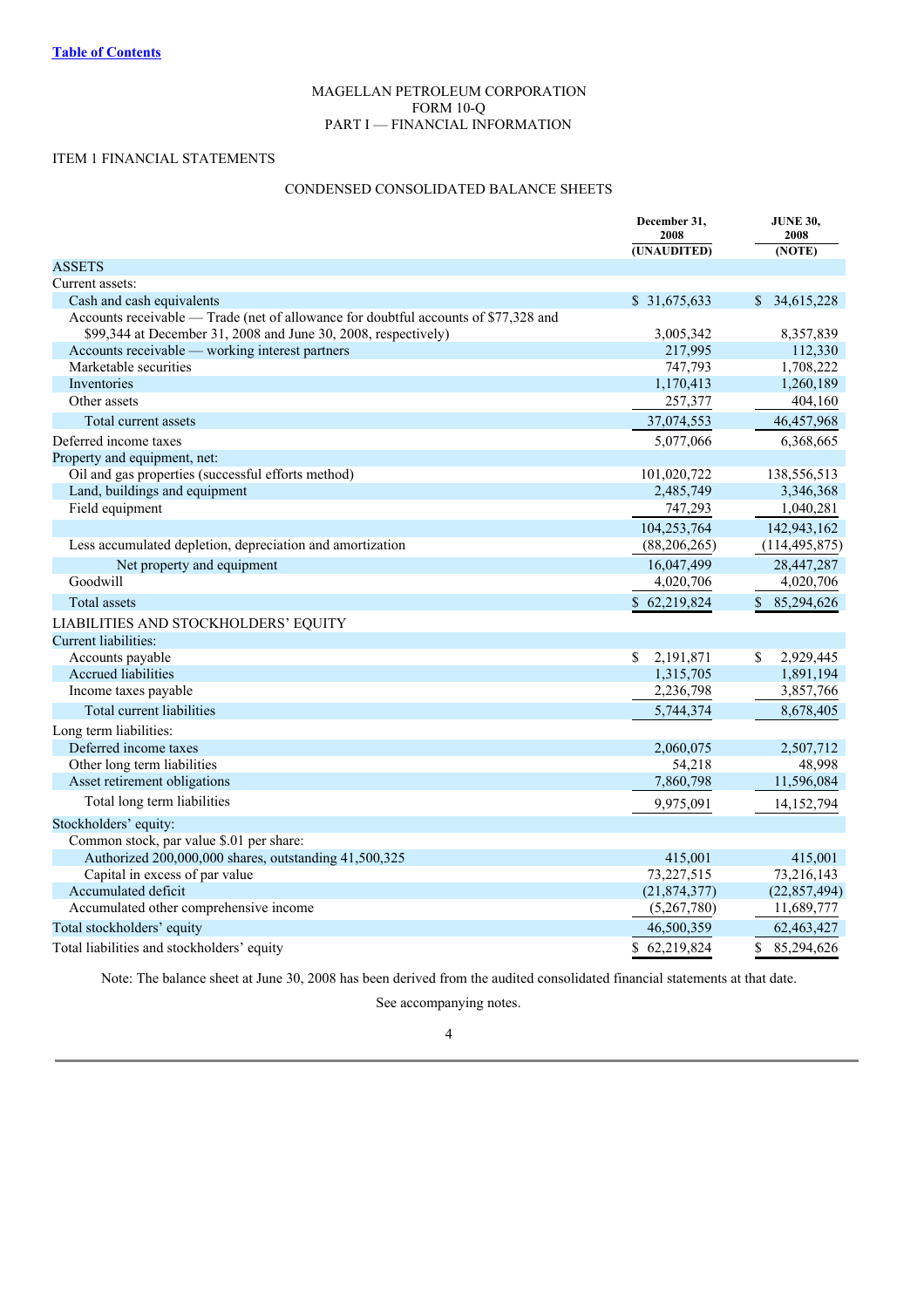# MAGELLAN PETROLEUM CORPORATION FORM 10-Q

# PART I — FINANCIAL INFORMATION

# ITEM 1 FINANCIAL STATEMENTS

# CONDENSED CONSOLIDATED STATEMENTS OF OPERATIONS

(unaudited)

|                                                            |                  | <b>THREE MONTHS ENDED</b><br>DECEMBER 31, |               | <b>SIX MONTHS ENDED</b><br>DECEMBER 31, |
|------------------------------------------------------------|------------------|-------------------------------------------|---------------|-----------------------------------------|
|                                                            | 2008             | 2007                                      | 2008          | 2007                                    |
| <b>REVENUES:</b>                                           |                  |                                           |               |                                         |
| Oil sales                                                  | \$1,832,005      | 4,887,721<br>\$                           | \$7,477,592   | 9,620,541<br>S.                         |
| Gas sales                                                  | 2,999,857        | 4,772,980                                 | 7,308,929     | 8,762,164                               |
| Other production related revenues                          | 340,422          | 713,280                                   | 824,447       | 1,313,209                               |
| Total revenues                                             | 5,172,284        | 10,373,981                                | 15,610,968    | 19,695,914                              |
| <b>COSTS AND EXPENSES:</b>                                 |                  |                                           |               |                                         |
| Production costs                                           | 1,279,944        | 2,525,231                                 | 4,266,806     | 4,623,257                               |
| Exploration and dry hole costs                             | 543,977          | 724,117                                   | 1,267,377     | 2,737,591                               |
| Salaries and employee benefits                             | 347,793          | 375,840                                   | 813,985       | 820,349                                 |
| Depletion, depreciation and amortization                   | 2,060,331        | 4,365,856                                 | 4,561,281     | 8,774,220                               |
| Auditing, accounting and legal services                    | 422,329          | 321,052                                   | 689,799       | 558,103                                 |
| Accretion expense                                          | 119,861          | 176,180                                   | 278,276       | 346,388                                 |
| Shareholder communications                                 | 122,593          | 154,222                                   | 213,172       | 201,288                                 |
| Loss (gain) on sale of field equipment                     | 15,367           | (17,304)                                  | 11,861        | (26,957)                                |
| Other administrative expenses                              | 524,181          | 771,732                                   | 1,293,250     | 1,641,645                               |
| Total costs and expenses                                   | 5,436,376        | 9,396,926                                 | 13,395,807    | 19,675,884                              |
| Operating (loss) income                                    | (264,092)        | 977,055                                   | 2,215,161     | 20,030                                  |
| Interest income                                            | 460,375          | 569,862                                   | 1,088,544     | 1,059,079                               |
| Income before income taxes                                 | 196,283          | 1,546,917                                 | 3,303,705     | 1,079,109                               |
| Income tax provision                                       | (720, 977)       | (12,327,026)                              | (2,320,588)   | (12, 333, 664)                          |
| NET (LOSS) INCOME                                          | \$<br>(524, 694) | \$(10,780,109)                            | \$<br>983,117 | \$(11,254,555)                          |
| Average number of shares outstanding                       |                  |                                           |               |                                         |
| <b>Basic</b>                                               | 41,500,325       | 41,500,325                                | 41,500,325    | 41,500,325                              |
| Diluted                                                    | 41,500,325       | 41,500,325                                | 41,500,325    | 41,500,325                              |
| NET (LOSS) INCOME PER SHARE (BASIC AND<br><b>DILUTED</b> ) | \$<br>(0.01)     | \$<br>(0.26)                              | \$<br>0.02    | \$<br>(0.27)                            |

See accompanying notes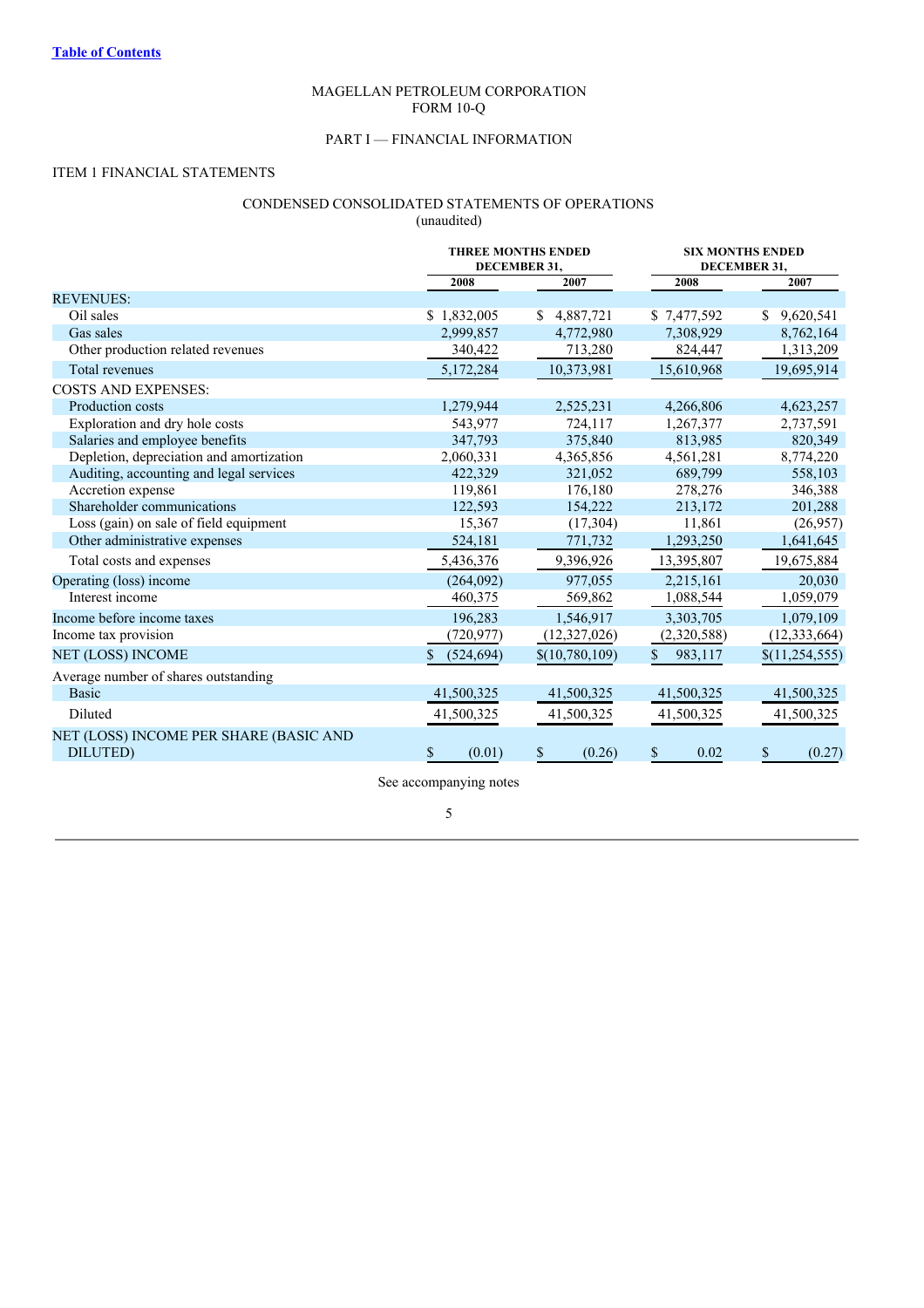# MAGELLAN PETROLEUM CORPORATION FORM 10-Q

# PART I — FINANCIAL INFORMATION

# ITEM 1 FINANCIAL STATEMENTS

# CONDENSED CONSOLIDATED STATEMENTS OF CASH FLOWS

(unaudited)

|                                                                                          | <b>SIX MONTHS ENDED</b><br>December 31, |                |                |
|------------------------------------------------------------------------------------------|-----------------------------------------|----------------|----------------|
|                                                                                          |                                         | 2008           | 2007           |
|                                                                                          |                                         |                | (As restated,  |
| <b>OPERATING ACTIVITIES:</b>                                                             |                                         |                | see Note 10)   |
| Net income (loss)                                                                        | \$                                      | 983,117        | \$(11,254,555) |
| Adjustments to reconcile net income (loss) to net cash provided by operating activities: |                                         |                |                |
| Gain from sale of field equipment                                                        |                                         | 11,861         | (26,957)       |
| Depletion, depreciation and amortization                                                 |                                         | 4,561,281      | 8,774,220      |
| Accretion expense                                                                        |                                         | 278,276        | 346,388        |
| Deferred income taxes                                                                    |                                         | (1,029,522)    | (324, 744)     |
| Stock option expense                                                                     |                                         | 11,372         |                |
| Write off of exploration permit                                                          |                                         | 321,259        |                |
| Exploration and dry hole costs                                                           |                                         | 1,259          | 1,433,361      |
| Changes in operating assets and liabilities:                                             |                                         |                |                |
| Accounts receivable                                                                      |                                         | 3,462,482      | (3,290,960)    |
| Other assets                                                                             |                                         | 146,783        | 117,976        |
| Inventories                                                                              |                                         | (319, 336)     | (358, 054)     |
| Accounts payable and accrued liabilities                                                 |                                         | 1,051,920      | (192, 772)     |
| Income taxes payable                                                                     |                                         | (548, 152)     | 10,360,482     |
| Net cash provided by operating activities                                                |                                         | 8,932,600      | 5,584,385      |
| <b>INVESTING ACTIVITIES:</b>                                                             |                                         |                |                |
| Proceeds from sale of field equipment                                                    |                                         | 29,366         | 26,957         |
| Additions to property and equipment                                                      |                                         | (1,509,451)    | (4,585,112)    |
| Oil and gas exploration activities                                                       |                                         | (116,066)      | (1,433,361)    |
| Marketable securities matured                                                            |                                         | 960,428        | 1,474,988      |
| Marketable securities purchased                                                          |                                         |                | (501, 228)     |
| Net cash used in investing activities                                                    |                                         | (635, 723)     | (5,017,756)    |
| <b>FINANCING ACTIVITIES:</b>                                                             |                                         |                |                |
| Net cash used in financing activities                                                    |                                         |                |                |
| Effect of exchange rate changes on cash and cash equivalents                             |                                         | (11, 236, 472) | 1,195,601      |
|                                                                                          |                                         |                |                |
| Net (decrease) increase in cash and cash equivalents                                     |                                         | (2,939,595)    | 1,762,230      |
| Cash and cash equivalents at beginning of period                                         |                                         | 34,615,228     | 28,470,448     |
| CASH AND CASH EQUIVALENTS AT END OF PERIOD                                               |                                         | \$31,675,633   | \$30,232,678   |
| <b>Cash Payments:</b>                                                                    |                                         |                |                |
| Income taxes                                                                             |                                         | 3,898,260      | 2,297,926      |
| Supplemental Schedule of Noncash Investing and Financing Activities:                     |                                         |                |                |
| Revision to estimate of asset retirement obligations                                     |                                         | (995, 621)     | 42,882         |
| Write off of expired license                                                             |                                         | 321,259        |                |
| Accounts payable related to property and equipment                                       |                                         | 361,076        | 1,654,587      |

See accompanying notes.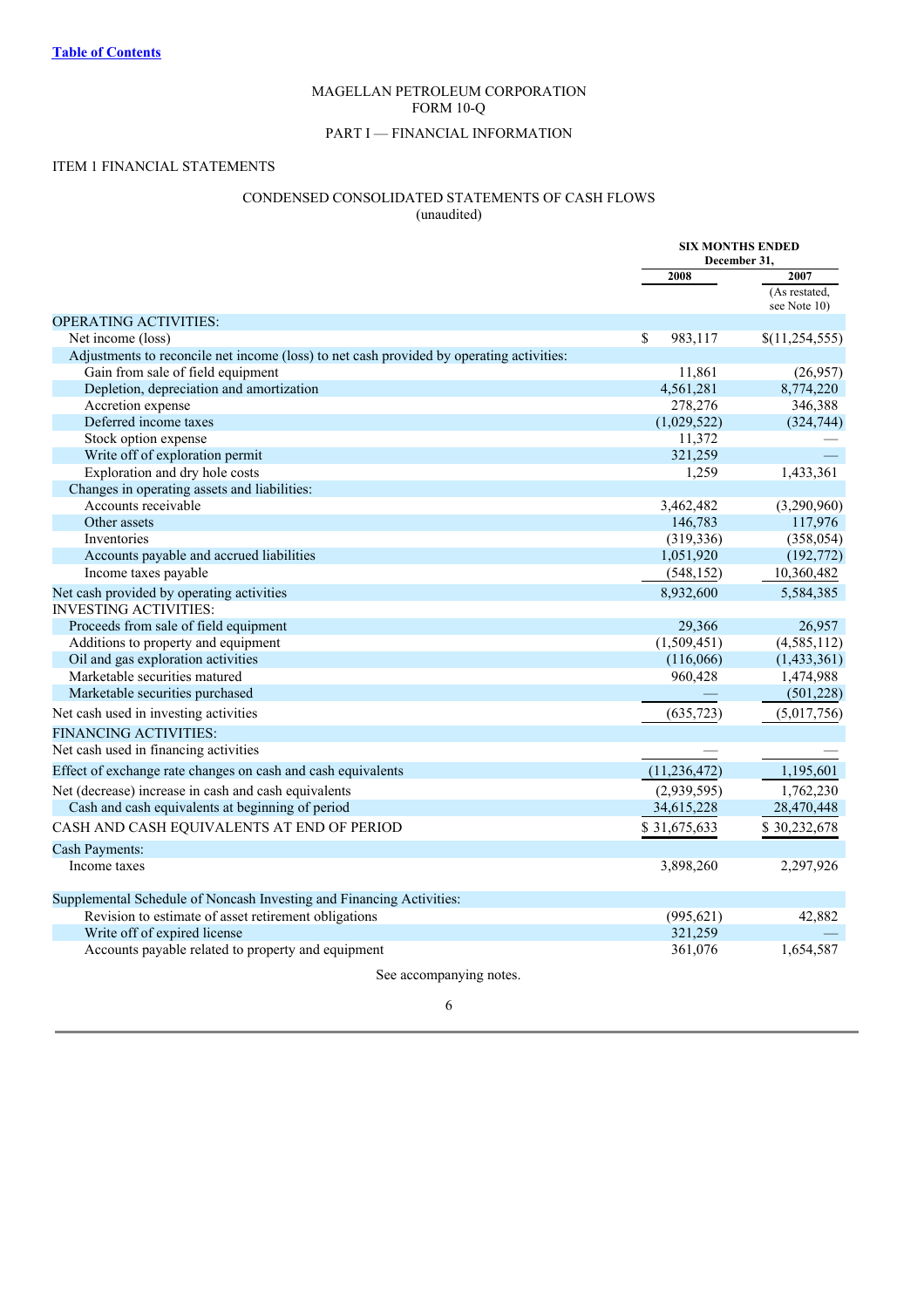# MAGELLAN PETROLEUM CORPORATION FORM 10-Q PART I — FINANCIAL INFORMATION

# ITEM 1 NOTES TO CONDENSED CONSOLIDATED FINANCIAL STATEMENTS

#### Note 1. Basis of Presentation

Magellan Petroleum Corporation (the "Company" or "MPC") is engaged in the sale of oil and gas and the exploration for and development of oil and gas reserves. MPC's principal asset is a 100% equity interest in its subsidiary, Magellan Petroleum Australia Limited ("MPAL"). MPAL's major assets are two petroleum production leases covering the Mereenie oil and gas field (35% working interest), one petroleum production lease covering the Palm Valley gas field (52% working interest), three petroleum production leases covering the Nockatunga oil fields (41% working interest) and eleven licenses in the United Kingdom, three of which are operating licenses. Both the Mereenie and Palm Valley fields are located in the Amadeus Basin in the Northern Territory of Australia. The Nockatunga fields are located in the Cooper Basin in South West Queensland. Santos Ltd., a publicly owned Australian company, owns a 48% interest in the Palm Valley field, a 65% interest in the Mereenie field and a 59% interest in the Nockatunga fields. Santos Ltd. is the operator of the Mereenie and Nockatunga fields.

The accompanying unaudited condensed consolidated financial statements include the accounts of MPC and MPAL, collectively the Company, and have been prepared in accordance with accounting principles generally accepted in the United States of America for interim financial information and with the instructions to Form 10-Q and Rule 10-01 of Regulation S-X. Accordingly, they do not include all of the information and footnotes required by generally accepted accounting principles for complete financial statements. In the opinion of management, all adjustments considered necessary for a fair presentation have been included. All such adjustments are of a normal recurring nature. Operating results for the six months ended December 31, 2008 are not necessarily indicative of the results that may be expected for the year ending June 30, 2009. For further information, refer to the consolidated financial statements and footnotes thereto included in the Company's Annual Report on Form 10-K for the year ended June 30, 2008 in addition to our September 30, 2008 Form 10-Q. All amounts presented are in United States dollars, unless otherwise noted.

#### Recent Accounting Pronouncements

On December 31, 2008, the SEC published the final rules and interpretations updating its oil and gas reporting requirements. Many of the revisions are updates to definitions in the existing oil and gas rules to make them consistent with the petroleum resource management system, which is a widely accepted standard for the management of petroleum resources that was developed by several industry organizations. Key revisions include changes to the pricing used to estimate reserves, the ability to include nontraditional resources in reserves, the use of new technology for determining reserves, and permitting disclosure of probable and possible reserves. The SEC will require companies to comply with the amended disclosure requirements for registration statements filed after January 1, 2010, and for annual reports for fiscal years ending on or after December 15, 2009. This is effective the Company for the fiscal year ended June 30, 2010. Early adoption is not permitted. The Company is currently assessing the impact that the adoption will have on the Company's disclosures, operating results, financial position and cash flows.

#### Goodwill

The aggregate amount of goodwill at June 30, 2008 and 2007 was \$4,020,706. All of our goodwill is related to the fiscal 2006 acquisition of the 44.87% of MPAL that we did not own at the time. In accordance with Statement of Financial Accounting Standards ("SFAS") No. 142, Goodwill and Other Intangible Assets, goodwill is not amortized and is tested for impairment annually or whenever events or changes in circumstances indicate that the carrying value may be impaired. Our annual impairment testing date is June 30. Due to the significant decrease in world oil prices and the fact that our stock is trading significantly below our tangible book value an impairment test was performed as of December 31, 2008. We determined that no impairment exists.

We employ the adjusted balance sheet method to estimate the fair value of MPAL. This method entails estimating the fair value of all of MPAL's balance sheet items as of the valuation date. If the adjusted equity value, after considering the fair values of the assets and liabilities, is greater than the carrying value of MPAL, then no impairment is indicated.

As part of this review we also considered whether or not oil and gas properties were impaired using the guidance in SFAS No. 144, "Accounting for the Impairment or Disposal of Long-Lived Assets", and determined there was no impairment.

Note 2. Comprehensive Loss

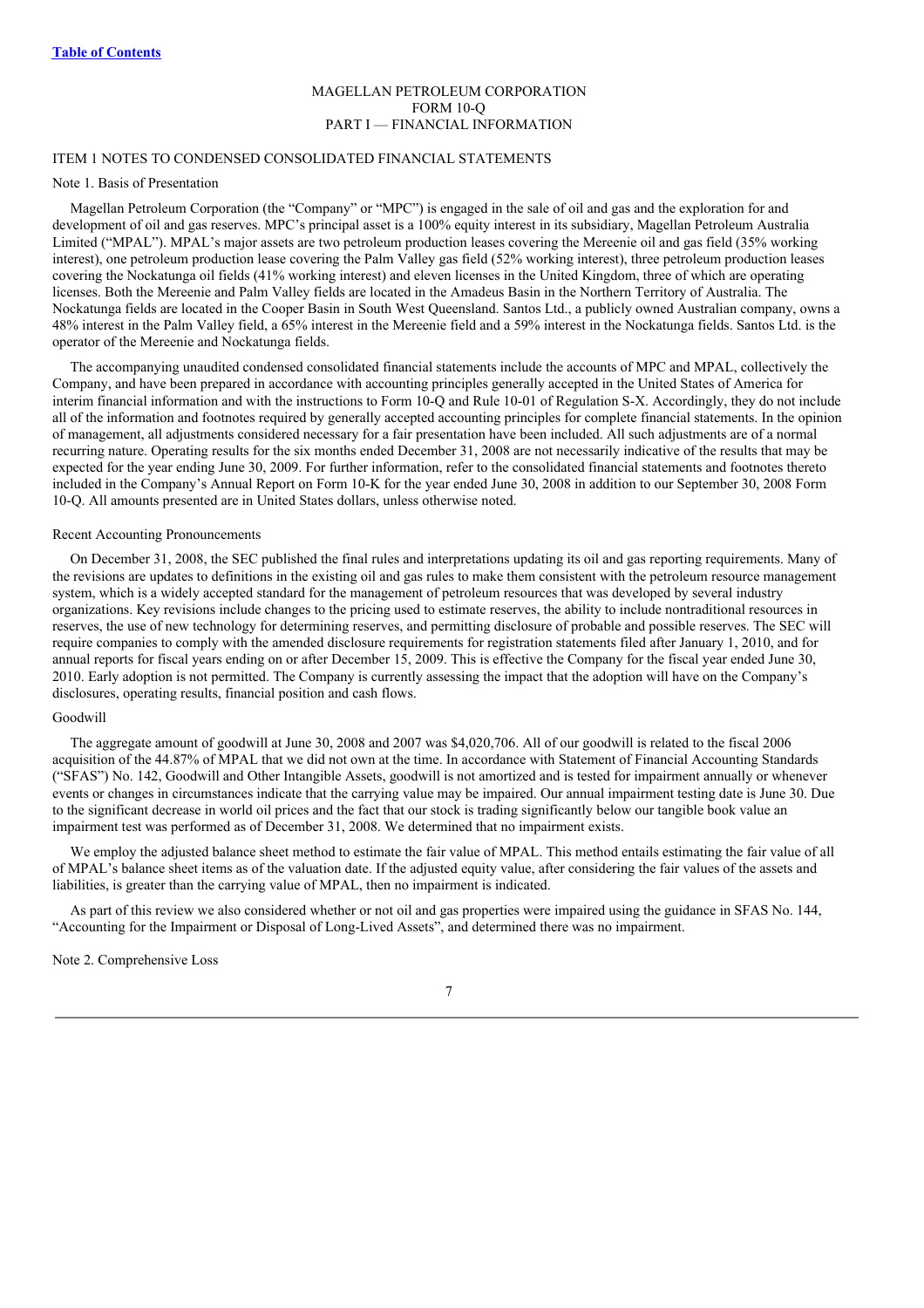Total comprehensive loss during the three and six month periods ended December 31, 2008 and 2007 was as follows:

|                              | <b>THREE MONTHS ENDED</b><br>DECEMBER 31. |                  |                | <b>SIX MONTHS ENDED</b><br>DECEMBER 31. |     | <b>ACCUMULATED</b><br><b>OTHER</b><br><b>COMPREHENSIVE</b> |
|------------------------------|-------------------------------------------|------------------|----------------|-----------------------------------------|-----|------------------------------------------------------------|
|                              | 2008                                      | 2007             | 2008           | 2007                                    |     | (INCOME) LOSS                                              |
| Balance at June 30, 2008     |                                           |                  |                |                                         | аb. | 11,689,777                                                 |
| Net (loss) income            | (524, 694)                                | \$(10,780,109)   | 983.117        | \$(11,254,555)                          |     |                                                            |
| Foreign currency translation |                                           |                  |                |                                         |     |                                                            |
| adjustments                  | (8,342,277)                               | (162, 924)       | (16,957,557)   | 2,142,563                               |     | (16,957,557)                                               |
| Total comprehensive loss     | \$(8,866,971)                             | \$(10, 943, 033) | \$(15,974,440) | \$ (9,111,992)                          |     |                                                            |
| Balance at December 31, 2008 |                                           |                  |                |                                         |     | (5,267,780)                                                |

#### Note 3. Earnings (Loss) per Share

Earnings per common share are based upon the weighted average number of common and common equivalent shares outstanding during the period. The only reconciling item in the calculation of diluted EPS is the dilutive effect of stock options which were computed using the treasury stock method.

During the three and six month periods ended December 31, 2008, the Company issued 3.1 million stock options. These options have been issued under a new stock option plan which is subject to shareholder approval at the next annual shareholders meeting. As this approval is pending, there is no grant date for accounting purposes and, consequently, there was no financial statement impact during this period. If approved, the accounting impact of these options will be material to the Company's financial statements. During the three and six month periods ended December 31, 2007, the Company did not issue any stock options. At December 31, 2008 and 2007, the Company did not have any stock options that were issued that had a strike price below the average share price for the period. Accordingly, there were no potentially dilutive items at December 31, 2008 and 2007.

#### Note 4. Segment Information

The Company has two reportable segments, MPC and its wholly owned subsidiary, MPAL. The Company's chief operating decision maker is William H. Hastings (President and Chief Executive Officer) who reviews the results of the MPC and MPAL businesses on a regular basis. MPC and MPAL both engage in business activities from which it may earn revenues and incur expenses. MPAL and its subsidiaries are considered one segment. Although there is discreet information available below the MPAL level, their products and services, production processes, market distribution and customers are similar in nature. In addition, MPAL has a management team which focuses on drilling efforts, capital expenditures and other operational activities.

Segment information (in thousands) for the Company's two operating segments is as follows:

|                                |       | <b>THREE MONTHS ENDED</b><br><b>DECEMBER 31.</b> |           |          | <b>SIX MONTHS ENDED</b><br>DECEMBER 31, |  |
|--------------------------------|-------|--------------------------------------------------|-----------|----------|-----------------------------------------|--|
|                                | 2008  |                                                  | 2007      | 2008     | 2007                                    |  |
| Revenues:                      |       |                                                  |           |          |                                         |  |
| <b>MPC</b>                     | \$    | 26<br>\$                                         | 31        | S<br>117 | S<br>91                                 |  |
| <b>MPAL</b>                    | 5,146 |                                                  | 10,343    | 15,494   | 19,605                                  |  |
| Total consolidated revenues    | 5,172 |                                                  | 10,374    | \$15,611 | 19,696<br>S                             |  |
| Net (loss) income:             |       |                                                  |           |          |                                         |  |
| <b>MPC</b>                     | S     | (819)<br>\$                                      | (655)     | (1,434)  | (1,144)<br>S                            |  |
| <b>MPAL</b>                    |       | 294                                              | (10, 125) | 2,417    | (10, 111)                               |  |
| Consolidated net (loss) income |       | (525)                                            | (10,780)  | 983      | (11,255)                                |  |

# Note 5. Exploration and Dry Hole Costs

These costs relate primarily to the exploration work being performed on MPAL's properties. Components of these costs are as follows: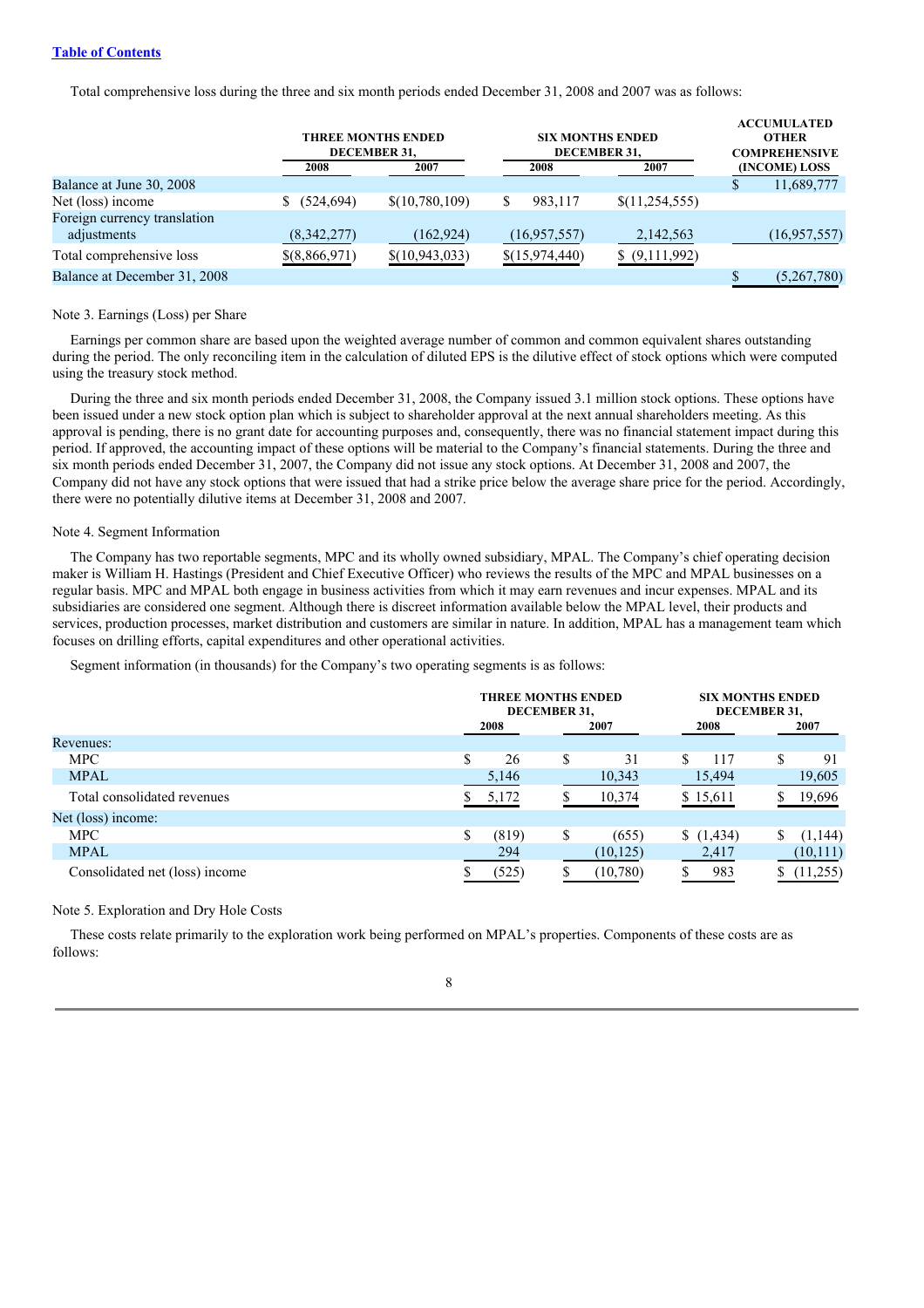### **Table of [Contents](#page-0-0)**

|                                               |             | <b>SIX MONTHS ENDED</b><br>DECEMBER 31, |
|-----------------------------------------------|-------------|-----------------------------------------|
| <b>Exploration and Dry Hole Costs</b>         | 2008        | 2007                                    |
| Farmout, Field Monitoring and Technical Costs | \$696,509   | \$1,304,230                             |
| Seismic Data and Acquisition Costs (1)        | 248,350     |                                         |
| Dry Hole Drilling (2)                         | 1.259       | 1,433,361                               |
| Write off expired permits $-$ U.K.            | 257,519     |                                         |
| Impairment $loss - U.K$ permits               | 63,740      |                                         |
| Total                                         | \$1,267,377 | \$2,737,591                             |

(1) Seismic data costs relating to Nockatunga project and PEDL's 231, 234, and 243 in the Weald Basin in the U.K. in 2008.

(2) Dry hole costs of \$1,337,813 in the Cooper Basin and \$95,548 in the Weald Basin in the U.K in 2007.

#### Note 6. Asset Retirement Obligations

A reconciliation of the Company's asset retirement obligations for the six months ended December 31, 2008 was as follows:

| Balance at July 1, 2008      | \$11,596,084 |
|------------------------------|--------------|
| Liabilities incurred         |              |
| Liabilities settled          |              |
| Accretion expense            | 278,276      |
| Revisions to estimate        | (995, 621)   |
| Exchange effect              | (3,017,941)  |
| Balance at December 31, 2008 | \$7,860,798  |

During the first quarter of fiscal 2009, the Company decreased the Mereenie asset retirement obligation by a net amount of \$995,621 due to extending the expected restoration date from 2009 to 2014, which was partially offset by an increase in estimated costs. It was originally estimated that this liability would be retired at the end of the supply contract, but due to potential supply obligations this has been extended to 2014. This change in estimate resulted in a decrease to operating income and income before income taxes of \$177,944 and a decrease in net income of \$90,306.

#### Note 7. Income Taxes

The Company has estimated the effective tax rate expected to be applicable for the full fiscal year. The rate used in providing for income taxes on a current year-to-date basis for the six months ended December 31, 2008 is 70%. The Company revised its estimate from the effective rate of 51% used in providing income taxes for the three months ended September 30, 2008 due to an increase in the estimate of MPC loss for fiscal 2009, which does not generate a tax benefit.

|                                                                              | <b>Three Months ended</b><br>December 31, 2008 | <b>Six Months ended</b><br><b>December 31, 2008</b> |           |  |
|------------------------------------------------------------------------------|------------------------------------------------|-----------------------------------------------------|-----------|--|
| Net income before taxes                                                      | 196,283                                        |                                                     | 3,303,705 |  |
| Tax at statutory rate of 30%                                                 | 58,885                                         |                                                     | 991.112   |  |
| Tax on permanent items (1)                                                   | 77,254                                         |                                                     | 1,300,288 |  |
| Tax at effective tax rate of 70%                                             | 136,139                                        |                                                     | 2,291,400 |  |
| Tax on first quarter net income before tax due to increase in effective rate | 578,329                                        |                                                     |           |  |
| Canadian taxes                                                               | 6,509                                          |                                                     | 29,188    |  |
| Total tax provision                                                          | 720,977                                        |                                                     | 2,320,588 |  |

(1) Permanent items are income or expenses that do not generate taxes or tax benefits and therefore decrease or increase the effective tax rate. For 2008, significant permanent items include U.K exploration expenses and estimated loss at MPC which do not generate tax benefits.

As previously disclosed, the ATO conducted an audit of the Australian income tax returns of MPAL and its wholly-owned subsidiaries for the years 1997- 2005. The audit focused on certain income tax deductions claimed by Paroo Petroleum Pty. Ltd. ("PPPL"), a whollyowned finance subsidiary of MPAL, related to the write-off of outstanding loans made by PPPL to other entities within the MPAL group of companies. As a result of this audit, the ATO in August 2007 issued "position papers" which set forth its opinions that these previous deductions should be disallowed, resulting in additional income taxes being payable by MPAL and its subsidiaries.

Based upon the advice of Australian tax counsel, the Company and the ATO held settlement discussions concerning this matter during the quarter ended December 31, 2007. In order to avoid a protracted and costly legal battle with the ATO, diversion of company management and resources away from Company business and the possibility of a higher payment with a loss in court, the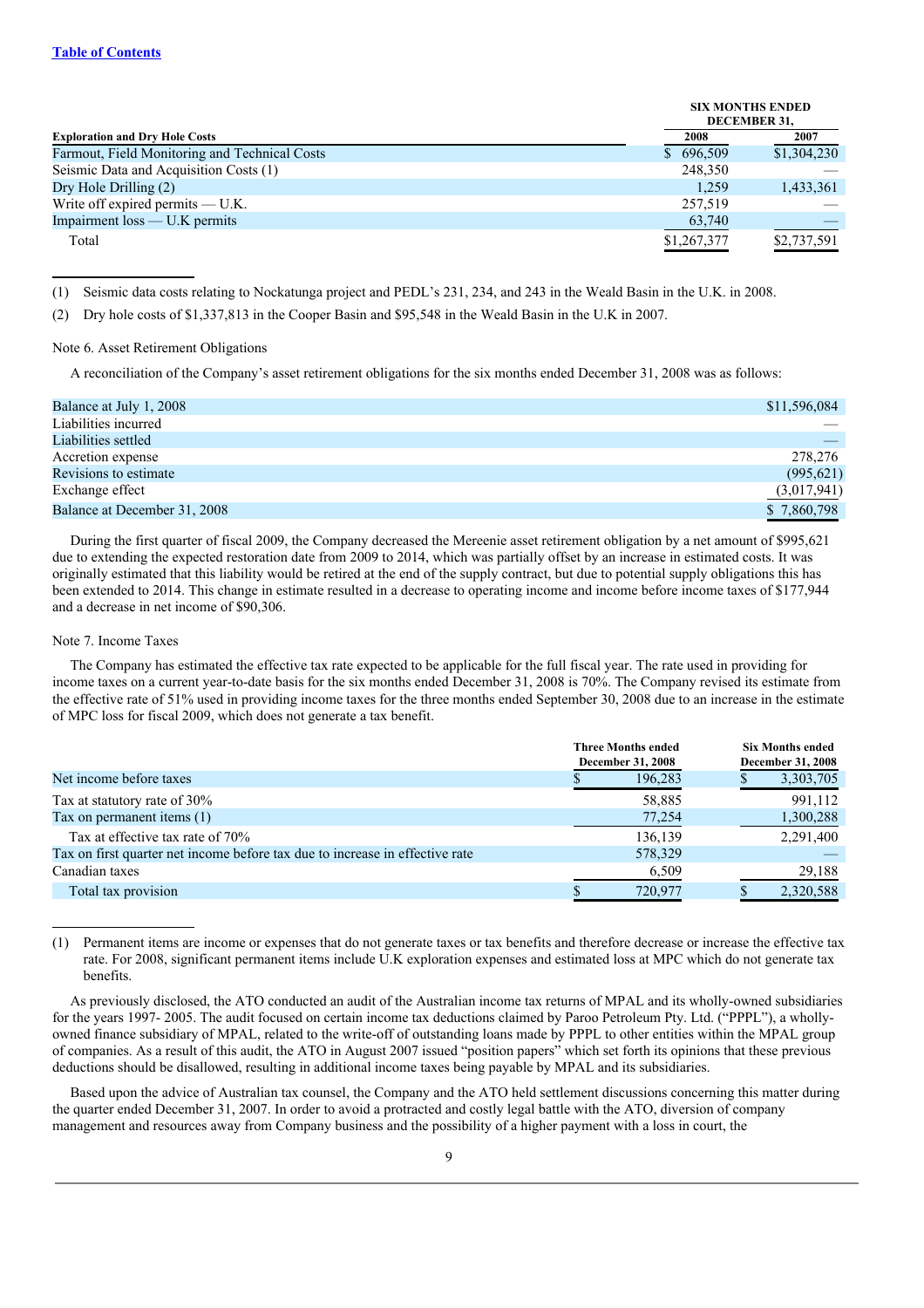Company decided to settle this matter. On December 21, 2007, MPAL reached an agreement in principle to settle this dispute for an aggregate settlement payment by MPAL to the ATO of (Aus) \$14,641,994. This is comprised of (Aus) \$10,340,796 in amended taxes and (AUS) \$4,301,198 of interest on the amended taxes. No penalties were assessed as part of this settlement. The agreement in principle to settle the dispute was conditioned upon MPAL and the ATO agreeing on formal terms of settlement in a binding agreement (the Deed of Settlement) which the parties agreed to negotiate and sign promptly. As further agreed by the parties, the ATO issued assessments for the agreed upon amended tax liabilities in January 2008. Under the final terms of the Deed of Settlement signed by the parties on February 7, 2008, MPAL agreed not to object to or appeal the ATO's amended assessments. The Deed of Settlement with the ATO constituted a complete release and extinguishment of the tax liabilities of MPAL and its subsidiaries with respect to the amended assessments and the prior bad debt deductions.

#### Note 8. Fair Value Measurements

On July 1, 2008, the Company adopted SFAS No. 157, "Fair Value Measurements" ("SFAS 157"), which establishes a framework for defining and measuring fair value and requires expanded disclosures about fair value measurements. The Company's only items to which SFAS 157 applies are cash equivalents which are classified as Level 1 in the fair value hierarchy. These investments are traded in active markets and quoted prices are available for identical investments. The fair value of these investments at December 31, 2008 was \$30,055,335 that consists of \$4,101,481 in money market accounts which fall under Level 1 and \$25,953,854 in time deposit accounts. The Company also has \$747,293 in marketable securities which are held to maturity and are carried at their amortized cost.

#### Note 9. Subsequent Events

On February 9, 2009, the Company entered into a definitive securities purchase agreement with Young Energy Prize S.A. ("YEP"), a Luxembourg corporation, providing for a \$10 million equity investment in the Company. YEP is a European firm targeting investments in the exploitation of underdeveloped oil and gas fields and in energy small-cap equity issues which have become undervalued in these challenging times. YEP may make its investment through YEP 1 SIF-SICAV ("YEP 1"), a specialized investment fund based in Luxembourg. Closing under the purchase agreement is subject to receipt of shareholder approval of the investment and an amendment to the Company's certification of incorporation, as well as other customary closing conditions. The Company expects the closing to occur on or before April 30, 2009.

Under the terms of the securities purchase agreement, YEP will pay \$10 million to acquire a total of 8,695,652 shares of the Company's Common Stock (the "Shares") and five-year warrants entitling YEP to purchase 4,347,826 shares through warrant exercise at a price of \$1.20 per share.

When issued at the closing, the shares will represent approximately 17.3% of the Company's total outstanding shares on a pro forma basis.

YEP will designate two additional members to join the Company's Board of Directors, effective upon the closing of the transaction. In order to make these additions to the Board, the Board will take action pursuant to the Bylaws to increase the size of the Board to seven (7) members and to elect, as of the closing date of the YEP investment, YEP's designees to the Board. The Bylaw amendments will not become effective unless the transactions contemplated by the securities purchase agreement are consummated.

#### Note 10. Restatement of Financial Information

Subsequent to the issuance of our 2008 annual report on Form 10-K we determined that in our consolidated statement of cash flows for the year ended June 30, 2007, we inappropriately added back to cash flows from operating activities, \$3.2 million of accounts payable related to property and equipment additions. This increase in accounts payable should have been reflected as a reduction of cash outflows from investing activities rather than an increase in cash flows from operating activities. This error also affected our consolidated statement of cash flows for the quarterly periods ended September 30, 2007, December 31, 2007 and March 31, 2008 as well as the year ended June 30, 2008 as these amounts should have increased cash flows from operating activities through the adjustment for the change in accounts payable and should have been reflected as an increase to reported cash outflows for additions to property and equipment in the investing activities section for that year. The statement of cash flows for the six months ended December 31, 2007 as contained herein has been adjusted for the restatement discussed above. This restatement has no impact on the change in cash and cash equivalents.

Additionally, we also recently determined that the amounts we have previously reported in our consolidated statements of cash flows as investing outflows for exploration and dry hole costs have included certain engineering and other costs that do not result in the acquisition of an asset and should, therefore, be classified as operating cash outflows rather than investing outflows. The amounts

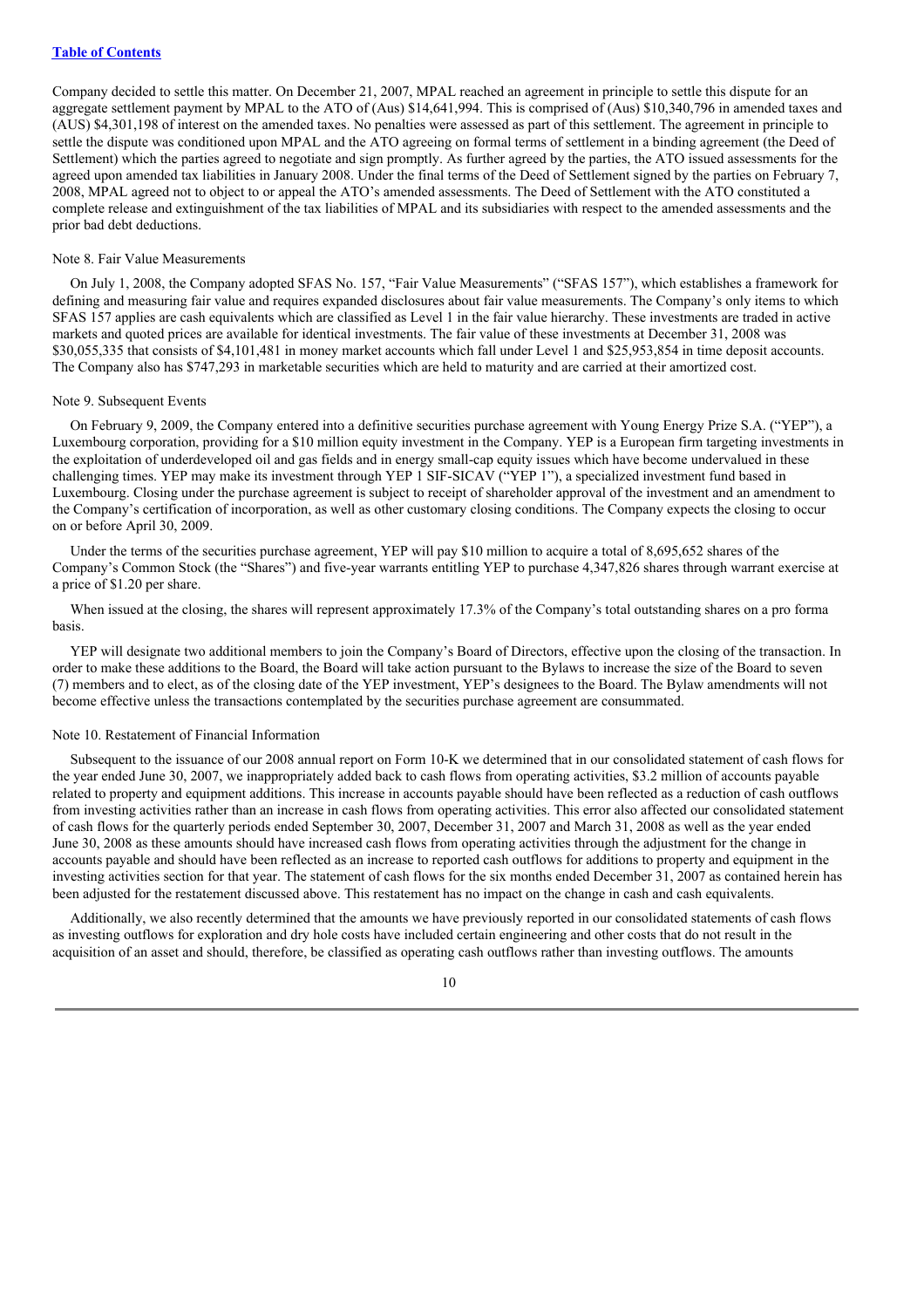of exploration and dry hole costs inappropriately included as investing outflows in previously issued consolidated statements of cash flows were: \$1.3 million for the six months ended December 31, 2007 as contained herein and, with respect to periods not presented herein but contained in our 2008 Form 10-K, \$1.9 million, \$2.1 million and \$1.9 million for the years ended June 30, 2008, 2007 and 2006, respectively. The statement of cash flows for the six months ended December 31, 2007 as contained herein has been adjusted for the restatement discussed above. This restatement has no impact on the change in cash and cash equivalents.

The following is a summary of the restatement on the originally issued Consolidated Statement of Cash Flows for the six months ended December 31, 2007:

# CONSOLIDATED STATEMENT OF CASH FLOWS (Unaudited)

|                                                                     | December 31, 2007         |               |               |  |  |
|---------------------------------------------------------------------|---------------------------|---------------|---------------|--|--|
|                                                                     | As Previously<br>Reported | Adjustments   | As Restated   |  |  |
| Adjustments to reconcile net loss to net cash provided by operating |                           |               |               |  |  |
| activities:                                                         |                           |               |               |  |  |
| Exploration and dry hole costs                                      | \$2,685,371               | \$(1,252,010) | \$1,433,361   |  |  |
| Change in operating assets and liabilities:                         |                           |               |               |  |  |
| Accounts payable and accrued liabilities                            | (3,376,192)               | 3,183,420     | (192,772)     |  |  |
| Net cash provided by operating activities                           | 3,652,975                 | 1,931,410     | 5,584,385     |  |  |
| Additions to property and equipment                                 | (1,401,692)               | (3,183,420)   | (4, 585, 112) |  |  |
| Oil and gas exploration activities                                  | (2,685,371)               | 1,252,010     | (1,433,361)   |  |  |
| Net cash used in investing activities                               | (3,086,346)               | (1,931,410)   | (5,017,756)   |  |  |

# ITEM 2 MANAGEMENT'S DISCUSSION AND ANALYSIS OF FINANCIAL CONDITION AND RESULTS OF OPERATIONS

#### RESTATEMENT

As discussed in Note 10 to the accompanying consolidated financial statements in Item 1 of this quarterly report on Form 10-Q, we have restated the Statement of Cash Flows in Item 1 of the Company's Form 10-Q for the quarter ended December 31, 2007. All affected amounts contained in this Management's Discussion and Analysis of Financial Condition and Results of Operations have been adjusted to reflect the restatement.

### FORWARD LOOKING STATEMENTS

Statements included in Management's Discussion and Analysis of Financial Condition and Results of Operations which are not historical in nature are intended to be, and are hereby identified as, forward looking statements for purposes of the "Safe Harbor" Statement under the Private Securities Litigation Reform Act of 1995. The Company cautions readers that forward looking statements are subject to certain risks and uncertainties that could cause actual results to differ materially from those indicated in the forward looking statements. The results reflect fully consolidated financial statements of MPC and MPAL. Among these risks and uncertainties are the pricing and production levels from the properties in which the Company has interests and the extent of the recoverable reserves at those properties. In addition, the Company has a large number of exploration permits and faces the risk that any wells drilled may fail to encounter hydrocarbons in commercially recoverable quantities. The Company undertakes no obligation to update or revise forwardlooking statements, whether as a result of new information, future events, or otherwise.

### Oil and Gas Properties

The Company follows the successful efforts method of accounting for its oil and gas operations. Under this method, the costs of successful wells, development dry holes, productive leases and permit and concession costs are capitalized and amortized on a units-ofproduction basis over the life of the related reserves. Cost centers for amortization purposes are determined on a field-by-field

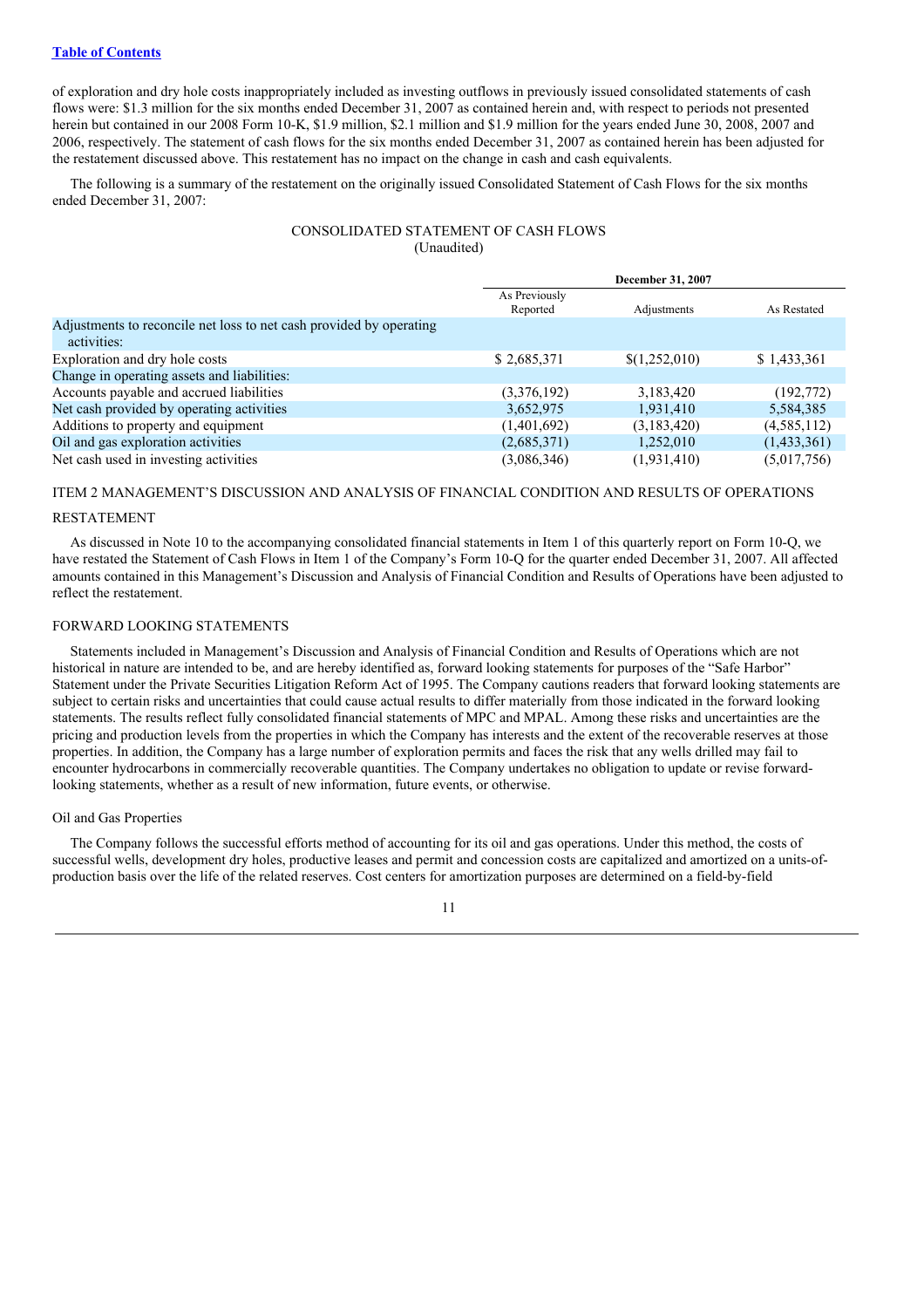basis. The Company records its proportionate share in joint venture operations in the respective classifications of assets, liabilities and expenses. Unproved properties with significant acquisition costs are periodically assessed for impairment in value, with any impairment charged to expense. The successful efforts method also imposes limitations on the carrying or book value of proved oil and gas properties. Oil and gas properties are reviewed for impairment whenever events or changes in circumstances indicate that the carrying amounts may not be recoverable. The Company estimates the future undiscounted cash flows from the affected properties to determine the recoverability of carrying amounts. In general, analyses are based on proved developed reserves, except in circumstances where it is probable that additional resources will be developed and contribute to cash flows in the future. For Mereenie, proved developed reserves are limited to contracted quantities. If such contracts are extended, the proved developed reserves will be increased to the lesser of the actual proved developed reserves or the contracted quantities.

Exploratory drilling costs are initially capitalized pending determination of proved reserves but are charged to expense if no proved reserves are found. Other exploration costs, including geological and geophysical expenses, leasehold expiration costs and delay rentals, are expensed as incurred. Because the Company follows the successful efforts method of accounting, the results of operations may vary materially from quarter to quarter. An active exploration program may result in greater exploration and dry hole costs.

#### Income Taxes

The Company follows Financial Accounting Standards Board ("FASB") Statement of Financial Accounting Standards No. 109, "Accounting for Income Taxes" ("SFAS 109"), the liability method in accounting for income taxes. Under this method, deferred tax assets and liabilities are determined based on differences between the financial reporting and tax bases of assets and liabilities and are measured using the enacted tax rates and laws that will be in effect when the differences are expected to reverse. The Company records a valuation allowance for deferred tax assets when it is more likely than not that such assets will not be recovered.

FASB Interpretation No. 48, "Accounting for Uncertainty in Income Taxes" ("FIN 48") is an interpretation of SFAS 109 and was adopted by the Company July 1, 2007. FIN 48 prescribes a comprehensive model for recognizing, measuring, presenting, and disclosing in the financial statements uncertain tax positions that the company has taken or expects to take in its tax returns. Under FIN 48, the Company is able to recognize a tax position based on whether it is more likely than not that a tax position will be sustained upon examination, including resolution of any related appeals or litigation processes, based on the technical merits of the position. In evaluating whether a tax position has met the more-likely-than-not recognition threshold, the Company has presumed that its positions will be examined by the appropriate taxing authority that has full knowledge of all relevant information. The second step of FIN 48 adoption is measurement. A tax position that meets the more-likely-than-not recognition threshold is measured to determine the amount of benefit to recognize in the financial statements. The tax position is measured at the largest amount of benefit that is greater than 50 percent likely of being realized upon ultimate settlement. An uncertain income tax position will not be recognized if it does not meet the more-likely-thannot threshold. To appropriately account for income tax matters in accordance with SFAS 109 and FIN 48, the Company is required to make significant judgments and estimates regarding the recoverability of deferred tax assets, the likelihood of the outcome of examinations of tax positions that may or may not be currently under review and potential scenarios involving settlements of such matters. Changes in these estimates could materially impact the consolidated financial statements.

The Company has estimated the effective tax rate expected to be applicable for the full fiscal year. The rate used in providing for income taxes on a current year-to-date basis for the six months ended December 31, 2008 is 70%. The Company revised its estimate from the effective rate of 51% used in providing income taxes for the three months ended September 30, 2008. The increase in effective tax rate was due to an increase in the estimate of MPC loss for fiscal 2009, which does not generate a tax benefit.

#### Nondepletable Assets

At December 31, 2008 and June 30, 2008, oil and gas properties include \$5.9 million and \$6.8 million, respectively, of capitalized costs that are currently not being depleted. Components of these costs are as follows:

|                                                             |             | <b>At December 31, 2008</b> |             | At June 30, 2008 |
|-------------------------------------------------------------|-------------|-----------------------------|-------------|------------------|
| Nondepletable capitalized costs                             | -SA         | <b>SUS</b>                  | \$A         | <b>SUS</b>       |
| PEL $106$ — Cooper Basin (1) (2)                            | \$1,929,470 | \$1,332,685                 | \$1,929,470 | \$1,855,186      |
| Weald/Wessex Basin U.K. (1)                                 | 738.173     | 509,856                     | 571.955     | 549.935          |
| Exploration permits and licenses — Australia and U.K. $(3)$ |             | 4.104.491                   |             | 4,425,749        |
| Total                                                       |             | \$5,947,032                 |             | \$6,830,870      |

(1) Capitalized exploratory well costs pending the start of production.

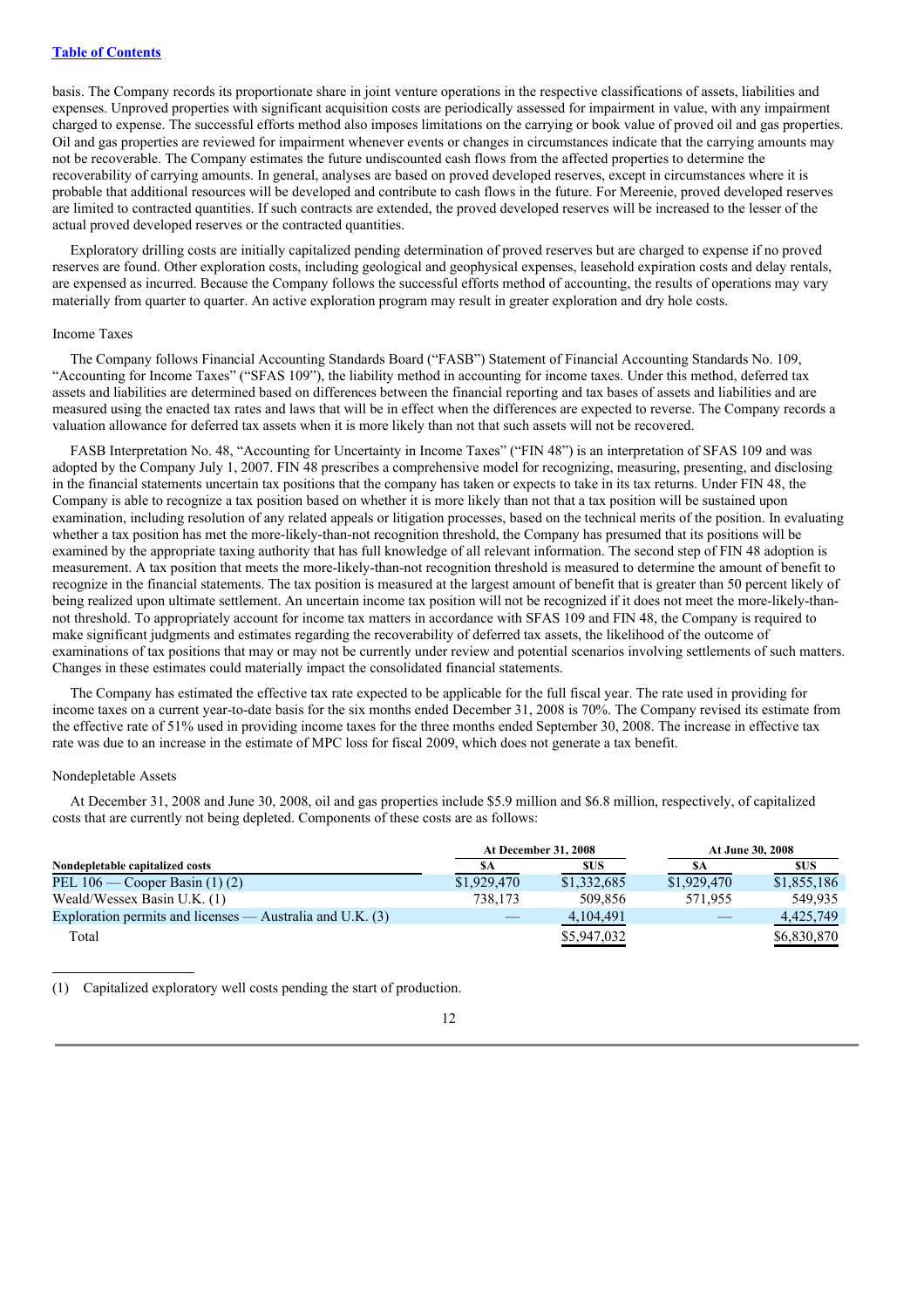#### **Table of [Contents](#page-0-0)**

- (2) These costs were capitalized during the year ended June 30, 2006 and remain capitalized because the related well has sufficient quantity of reserves to justify its completion as a producing well. Efforts are currently being made to market the gas from this well. The Operator has recommenced applying for a Retention License.
- (3) The Company evaluates exploration permits and licenses annually or whenever events or changes in circumstances indicate that the carrying value may be impaired. See discussion under Goodwill below for valuation methodology of the exploration permits and licenses. Due to the significant decrease in world oil prices, an impairment test was performed as of December 31, 2008 and an impairment loss of \$63,740 was recorded for the 3 months ended December 31, 2008. In addition, the Company did not renew certain permits during the six months ended December 31, 2008, resulting in a write off of \$257,519. These amounts are recorded in exploration and dry hole costs.

#### Goodwill

All of our goodwill is related to the fiscal 2006 acquisition of the 44.87% of MPAL that we did not own at the time. In accordance with Statement of Financial Accounting Standards No. 142, Goodwill and Other Intangible Assets, goodwill is not amortized and is tested for impairment annually or whenever events or changes in circumstances indicate that the carrying value may be impaired. Our annual impairment testing date is June 30. Due to the significant decrease in world oil prices and the fact that our stock is trading significantly below our tangible book value an impairment test was performed as of December 31, 2008. We determined that no impairment exists.

We employ the adjusted balance sheet method to estimate the fair value of MPAL. This method entails estimating the fair value of all of MPAL's balance sheet items as of the valuation date. If the adjusted equity value, after considering the fair values of the assets and liabilities, is greater than the carrying value of MPAL, then no impairment is indicated. Management believes that this methodology is most meaningful since the highest and best use of these assets would be to continue to hold and exploit the assets over time.

The fair value of our oil and gas properties are estimated based on the discounted cash flows of our proved and risk adjusted probable and possible reserves.

The significant assumptions used in estimating the fair values of the oil and gas properties are oil and gas selling prices for noncontracted volumes, oil and gas sales volumes, discount rates, and production trends. The fair value of MPAL is most susceptible to changes in selling prices of oil and gas and changes in estimated sales volume. As an example, a 10% decrease in the selling price of oil and gas for the non-contracted volumes would reduce the estimated fair value of MPAL by approximately \$4.7 million. A 10% decrease in oil and gas sales volumes would reduce the value of MPAL by approximately \$5.9 million.

The fair value of our nondepletable exploration permits and licenses are estimated separately using one of four methods — discounted cash flows, discounted cash flows adjusted for chances of success, recent farmin costs and premiums, and estimated costs of committed work programs. The majority of the permits and licenses are valued based on the estimated cost of agreed work program commitments, which is a methodology that is not dependent on significant assumptions.

### Asset Retirement Obligations

Statement of Financial Accounting Standards No. 143, "Accounting for Asset Retirement Obligations" ("SFAS 143"), requires legal obligations associated with the retirement of long-lived assets to be recognized at their fair value at the time that the obligations are incurred. Upon initial recognition of a liability, that cost is capitalized as part of the related long-lived asset (oil  $\&$  gas properties) and amortized on a units-of-production basis over the life of the related reserves. Accretion expense in connection with the discounted liability is recognized over the remaining life of the related reserves.

The estimated liability is based on the future estimated cost of land reclamation, plugging the existing oil and gas wells and removing the surface facilities equipment in the Palm Valley, Mereenie, Nockatunga and the Cooper Basin fields. The liability is a discounted liability using a credit-adjusted risk-free rate on the date such liabilities are determined. A market risk premium was excluded from the estimate of asset retirement obligations because the amount was not capable of being estimated. Revisions to the liability could occur due to changes in the estimates of these costs, acquisition of additional properties and as new wells are drilled.

Estimates of future asset retirement obligations include significant management judgment and are based on projected future retirement costs, field life and estimated costs. Such costs could differ significantly when they are incurred.

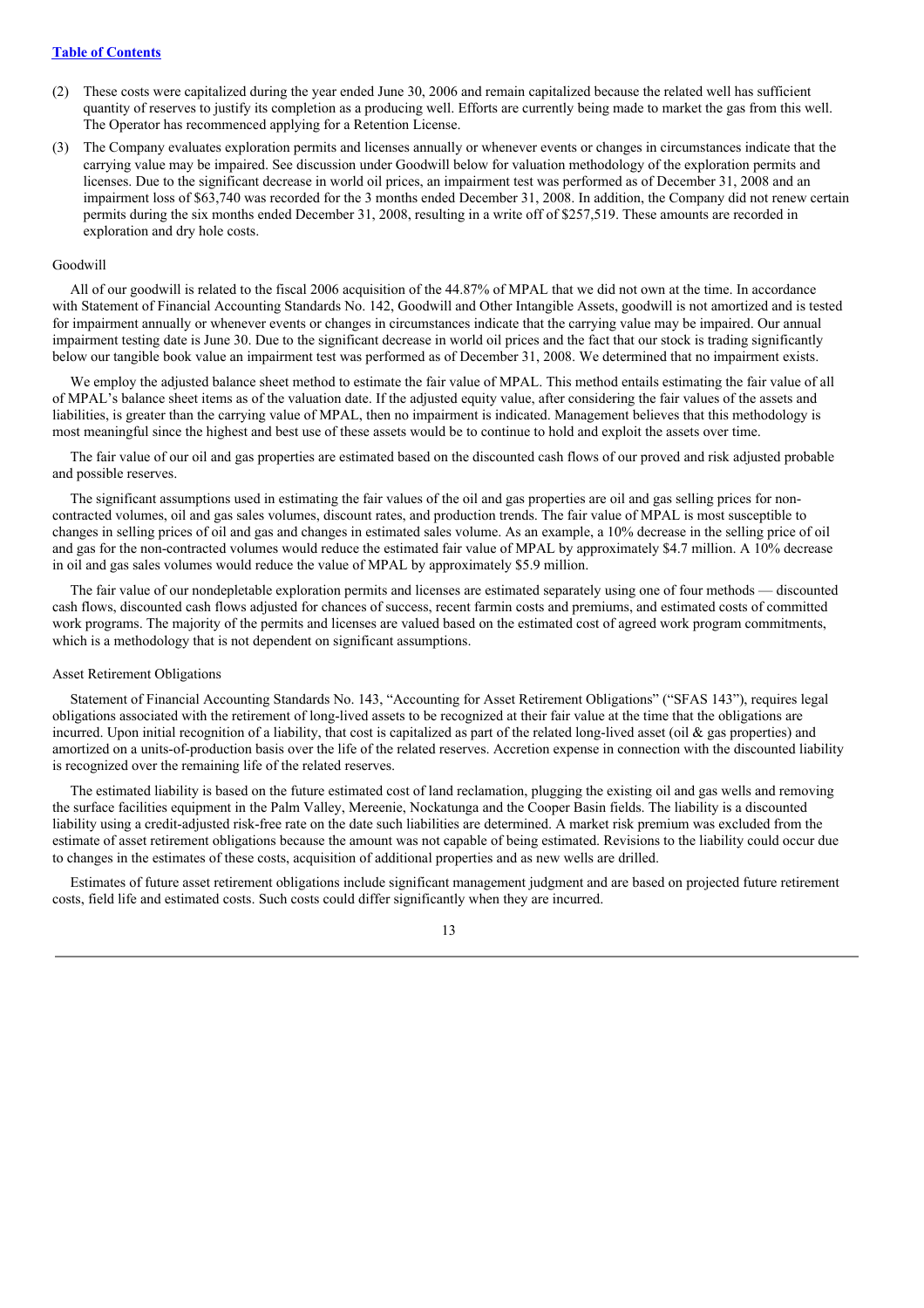### Revenue Recognition

The Company recognizes oil and gas revenue (net of royalties) from its interests in producing wells as oil and gas is produced and sold from those wells. Revenues from the purchase, sale and transportation of natural gas are recognized upon completion of the sale and when transported volumes are delivered. Other production related revenues are primarily MPAL's share of gas pipeline tariff revenues which are recorded at the time of sale. The Company records pipeline tariff revenues on a gross basis with the revenue included in other production related revenues and the remittance of such tariffs are included in production costs. Government sales taxes related to MPAL's oil and gas production revenues are collected by MPAL and remitted to the Australian government. Such amounts are excluded from revenue and expenses. Shipping and handling costs in connection with such deliveries are included in production costs except for Nockatunga crude oil transportation costs which are deducted from gross sales. Revenue under carried interest agreements is recorded in the period when the net proceeds become receivable, measurable and collection is reasonably assured. The time when the net revenues become receivable and collection is reasonably assured depends on the terms and conditions of the relevant agreements and the practices followed by the operator. As a result, net revenues may lag the production month by one or more months.

#### Executive Summary

MPC is engaged in the sale of oil and gas and the exploration for and development of oil and gas reserves. MPC's principal asset is a 100% equity interest in its subsidiary, MPAL. MPAL's major assets are two petroleum production leases covering the Mereenie oil and gas field (35% working interest), one petroleum production lease covering the Palm Valley gas field (52% working interest), three petroleum production leases covering the Nockatunga oil fields (41% working interest) and eleven licenses in the United Kingdom, three of which are operating licenses. Both the Mereenie and Palm Valley fields are located in the Amadeus Basin in the Northern Territory of Australia. The Nockatunga fields are located in the Cooper Basin in South West Queensland. Santos Ltd., a publicly owned Australian company, owns a 48% interest in the Palm Valley field, a 65% interest in the Mereenie field and a 59% interest in the Nockatunga fields. Since 2006, MPAL has refocused its exploration activities into two core areas, the Cooper Basin in onshore Australia and the Weald Basin in the onshore southern United Kingdom with an emphasis on developing a low to medium risk acreage portfolio. MPC also has a direct 2.67% carried interest in the Kotaneelee gas field in the Yukon Territory of Canada.

The Palm Valley Darwin contract expires in January 2012 and the Mereenie contracts expire in June 2009. Supply obligations under the Mereenie contracts cease in May 2009. Power and Water Corporation ("PWC") has contracted with Eni Australia for the supply of PWC's Northern Territory gas demand requirement for twenty five years commencing mid-calendar year 2009. Eni Australia is to supply the gas from its Blacktip field offshore of the Northern Territory. The Mereenie Producers will continue to supply PWC's gas demand until Blacktip gas is available. The Mereenie Producers have been advised by PWC, the purchaser of all Mereenie gas production that the development of the Blacktip gas field has been delayed and there is the likelihood that first gas from that field may not be available until the third or possibly fourth quarter of 2009. MPAL is actively pursuing gas sales contracts for the remaining reserves. While gas marketing efforts to date have identified several potential customers, the majority have a gas requirement commencing in the 2010-2012 timeframe. When Blacktip gas becomes available there will be stronger competition within the market and MPAL may not be able to contract for the sale of the remaining uncontracted reserves in the short term, but may be able to do so in the longer term with increasing demand from new mining developments and industrial users in the Northern Territory and the adjacent areas of neighboring states. Unless MPAL is able to obtain additional contracts for its remaining gas reserves or be successful in its current exploration program, its revenues will be materially reduced after 2009. Mereenie gas sales were approximately \$15.5 million (net of royalties) or 85% of total gas sales for the year ended June 30, 2008 and \$6.0 million (net of royalties) or 84% of total gas sales for the six months ended December 31, 2008.

On February 9, 2009, the Company entered into a definitive securities purchase agreement with Young Energy Prize S.A. ("YEP"), a Luxembourg corporation, providing for a \$10 million equity investment in the Company. YEP is a European firm targeting investments in the exploitation of underdeveloped oil and gas fields and in energy small-cap equity issues which have become undervalued in these challenging times. YEP may make its investment through YEP 1 SIF-SICAV ("YEP 1"), a specialized investment fund based in Luxembourg. Closing under the purchase agreement is subject to receipt of shareholder approval of the investment and an amendment to the Company's certification of incorporation, as well as other customary closing conditions. The Company expects the closing to occur on or before April 30, 2009.

Under the terms of the securities purchase agreement, YEP will pay \$10 million to acquire a total of 8,695,652 shares of the Company's Common Stock (the "Shares") and a five-year warrant entitling YEP to purchase 4,347,826 shares through warrant exercise at a price of \$1.20 per share.

When issued at the closing, the shares will represent approximately 17.3% of the Company's total outstanding shares on a pro forma basis.

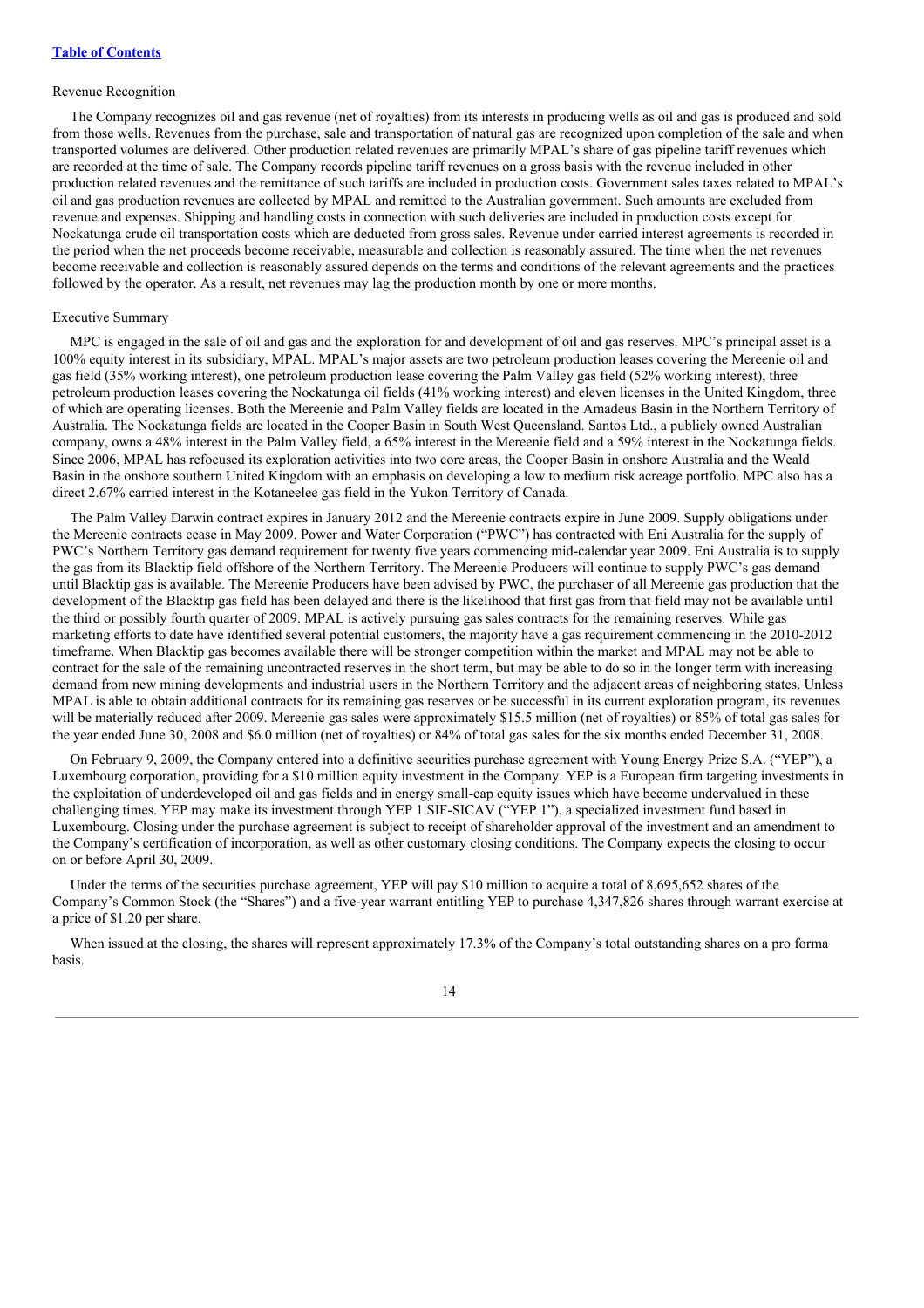YEP will designate two additional members to join the Company's Board of Directors, effective upon the closing of the transaction. In order to make these additions to the Board, the Board will take action pursuant to the Bylaws to increase the size of the Board to seven (7) members and to elect, as of the closing date of the YEP investment, YEP's designees to the Board. The Bylaw amendments will not become effective unless the transactions contemplated by the securities purchase agreement are consummated.

#### LIQUIDITY AND CAPITAL RESOURCES

At December 31, 2008, the Company on a consolidated basis had approximately \$31.7 million of cash and cash equivalents and \$0.7 million in marketable securities. The Company considers cash equivalents to be short term, highly liquid investments that are both readily convertible to known amounts of cash and so near their maturity that they present insignificant risk of changes in value because of change in interest rates. Cash balances were \$5.7 million as of December 31, 2008 and the remaining \$26.0 million was held in time deposit accounts in several Australian banks that had terms of 90 days or less. One of these banks holds 48% of the total time deposit balance.

#### Consolidated

When considering our liquidity and capital resources, we consider cash and cash equivalents and marketable securities together since all of these amounts are available to fund operating, exploration and development activities. The balance of cash and cash equivalents and marketable securities decreased \$3.9 million during the six months ended December 31, 2008 compared to a \$0.8 million increase in those balances during fiscal the six months ended December 31, 2007. The factors favorably impacting our liquidity and capital resources during the six months ended December 31, 2008 included a \$2.7 million increase in cash receipts from the sale of oil, a \$2.7 million decrease in dry hole drilling costs and a \$4.3 million decrease in cash expenditures for operating expenses and property and equipment. These increases were offset by an increase in tax payments of \$1.6 million.

The increase in cash from the sales of oil and gas was due to a decrease in accounts receivable of \$6.8 million resulting from faster collections offset by decreased sales of \$4.1 million. Sales decreases were mostly due to the 21% decrease in barrels sold, (attributable essentially to a 27,000 barrel decrease in the Nockatunga project) partially offset by a 13% increase in the average sales price per barrel (22% related to the Nockatunga project). We expect a downward production trend in the Nockatunga project to continue but at a slower rate than occurred in this quarter. Initial production declines rapidly over the first year or two and levels off to a slower decline.

The Company invested \$1,625,517 and \$6,018,473 in oil and gas exploration activities, which includes additions to property and equipment, during the six months ended December 31, 2008 and 2007, respectively. The decrease was due to reduced drilling activities in 2008.

On February 9, 2009, the Company entered into a definitive securities purchase agreement with Young Energy Prize S.A. ("YEP"), a Luxembourg corporation, providing for a \$10 million equity investment in the Company. Closing under the purchase agreement is subject to receipt of shareholder approval of the investment and an amendment to the Company's certification of incorporation, as well as other customary closing conditions. The Company expects the closing to occur on or before April 30, 2009.

Under the terms of the securities purchase agreement, YEP will pay \$10.0 million to acquire a total of 8,695,652 shares of the Company's Common Stock (the "Shares") and five-year warrants entitling YEP to purchase 4,347,826 shares through warrant exercise at a price of \$1.20 per share. (See Note 9 to the condensed consolidated financial statements)

#### Effect of exchange rate changes

The value of the Australian dollar relative to the U.S. dollar decreased 28% to \$.6907 at December 31, 2008, compared to a value of \$.9615 at June 30, 2008.

#### As to MPC

At December 31, 2008, MPC, on an unconsolidated basis, had working capital of approximately \$3.6 million. Working capital is comprised of current assets less current liabilities. MPC's current cash position and its annual MPAL dividend should be adequate to meet its current and near term cash requirements. MPC received a cash dividend of \$3 million from MPAL in December, 2008.

As to MPAL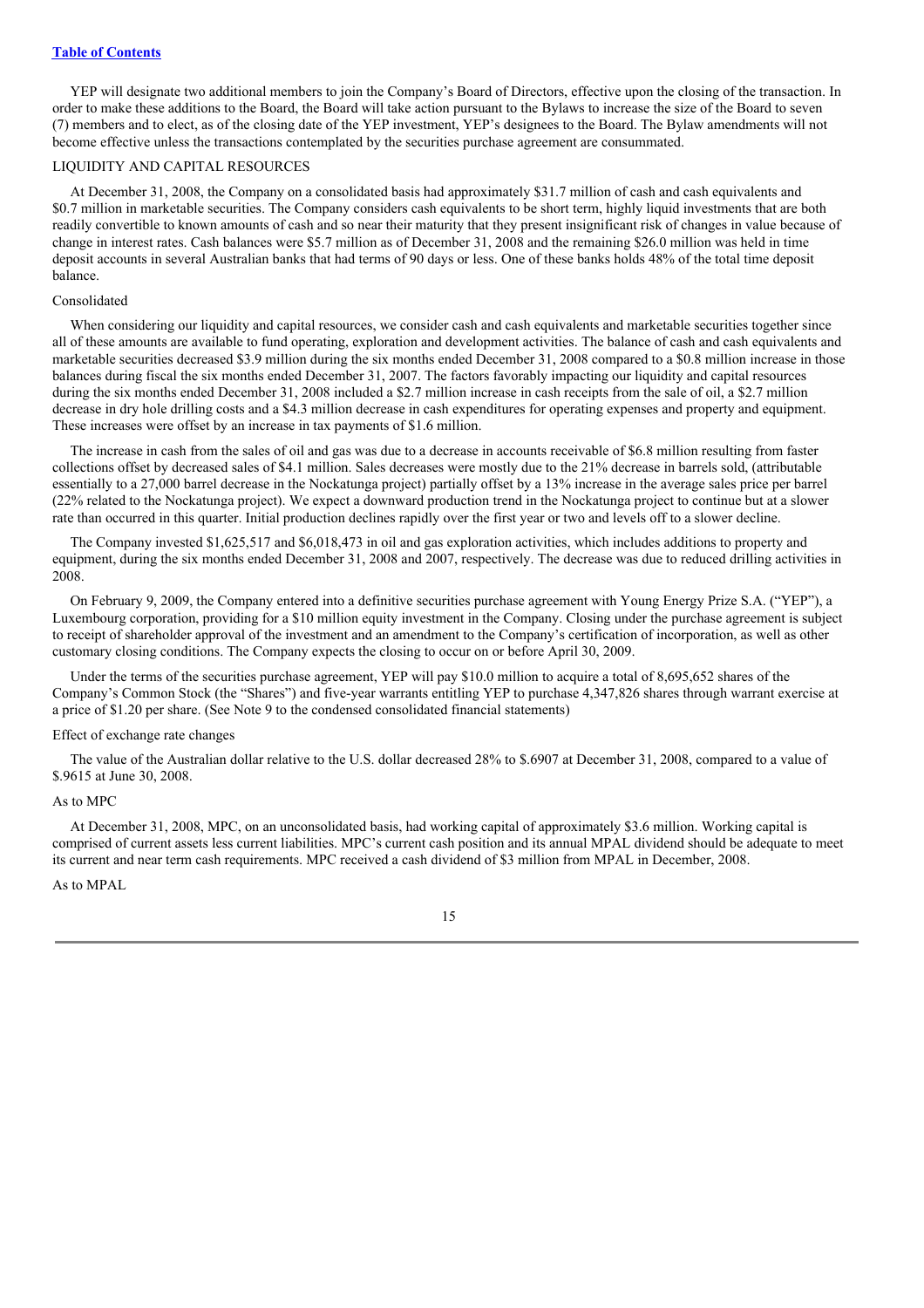At December 31, 2008, MPAL had working capital of approximately \$27.7 million. MPAL has budgeted approximately (Aus) \$6.0 million for specific exploration projects in fiscal year 2009 as compared to (Aus) \$1.6 million expended in the six months ended December 31, 2008. However, the total amount to be expended may vary depending on when various projects reach the drilling phase. The current composition of MPAL's oil and gas reserves are such that MPAL's future revenues in the long-term are expected to be derived from the sale of oil and gas in Australia. MPAL's current contracts for the sale of Palm Valley and Mereenie gas will expire during fiscal year 2012 and 2009, respectively. MPAL's major customer, Gasgo Pty. Ltd., a subsidiary of PWC of the Northern Territory, has contracted with Eni Australia for the supply of PWC's Northern Territory gas demand requirement for twenty five years commencing at the beginning of 2009. Eni Australia is to supply the gas from its Blacktip field offshore the Northern Territory. The Mereenie Producers will continue to supply PWC's gas demand until Blacktip gas is available. The Mereenie Producers have been advised by PWC, the purchaser of all Mereenie gas production that the development of the Blacktip gas field has been delayed and there is the likelihood that the first gas from that field may not be available until the third or possibly fourth quarter of 2009. MPAL is actively pursuing gas sales contracts for the remaining reserves. While gas marketing efforts to date have identified several potential customers, the majority have a gas requirement commencing in the 2010-2012 timeframe. When Blacktip gas becomes available there will be stronger competition within the market and MPAL may not be able to contract for the sale of the remaining uncontracted reserves in the short term, but may be able to do so in the longer term with increasing demand from new mining developments and industrial users in the Northern Territory and the adjacent areas of neighboring states. Unless MPAL is able to obtain additional contracts for its remaining gas reserves or be successful in its current exploration program, its revenues will be materially reduced after 2009 which could materially affect liquidity. Mereenie gas sales were approximately \$15.5 million (net of royalties) or 85% of total gas sales for the year ended June 30, 2008 and \$6.0 million (net of royalties) or 84% of total gas sales for the six months ended December 31, 2008.

As in the past, MPAL expects to fund its exploration costs through its cash and cash equivalents and cash flow from Australian operations. MPAL also expects that it will continue to seek partners to share its exploration costs. If MPAL's efforts to find partners are unsuccessful, it may be unable or unwilling to complete the exploration program for some of its properties.

# OFF BALANCE SHEET ARRANGEMENTS

The Company does not use off-balance sheet arrangements such as securitization of receivables with any unconsolidated entities or other parties. The Company is exposed to oil and gas market price volatility and uses fixed pricing contracts with inflation clauses to mitigate this exposure.

The following is a summary of our consolidated contractual obligations at December 31, 2008, in thousands:

|                                    | <b>PAYMENTS DUE BY PERIOD</b>                                        |  |       |  |     |                                       |       |       |
|------------------------------------|----------------------------------------------------------------------|--|-------|--|-----|---------------------------------------|-------|-------|
|                                    | <b>LESS THAN</b><br>1-3 YEARS<br>3-5 YEARS<br><b>TOTAL</b><br>1 YEAR |  |       |  |     | <b>MORE</b><br><b>THAN</b><br>5 YEARS |       |       |
| <b>CONTRACTUAL OBLIGATIONS</b>     |                                                                      |  |       |  |     |                                       |       |       |
| <b>Operating Lease Obligations</b> | 102                                                                  |  | 102   |  |     |                                       |       |       |
| Purchase Obligations (1)           | 5,859                                                                |  | 5,859 |  |     |                                       |       |       |
| Asset Retirement Obligations (2)   | 11,001                                                               |  |       |  | 203 |                                       | 1,934 | 8,864 |
| Total                              | \$16,962                                                             |  | 5.961 |  | 203 |                                       | 1,934 | 8,864 |

<sup>(1)</sup> Represents firm commitments for exploration and capital expenditures. The Company is committed to these expenditures, however some may be farmed out to third parties. Exploration contingent expenditures of \$19,219,000 which are not legally binding have been excluded from the table above and based on exploration decisions would be due as follows: \$0 (less than 1 year), \$19,202,000 (1- 3 years), \$17,000 (3-5 years).

<sup>(2)</sup> During the first quarter of fiscal 2009, the Company decreased the Mereenie asset retirement obligation by a net amount of \$995,000 due to a change in cost estimates and expected restoration date from 2009 to 2014 (see Note 6 to the Financial Statements). It was originally estimated that this liability would be retired at the end of the contract, but due to potential supply obligations this has been extended to 2014. The amounts above represent the undiscounted liability. The difference between the undiscounted liability and the discounted liability shown on the balance sheet it \$3,140,000. THREE MONTHS ENDED DECEMBER 31, 2008 VS. DECEMBER 31, 2007

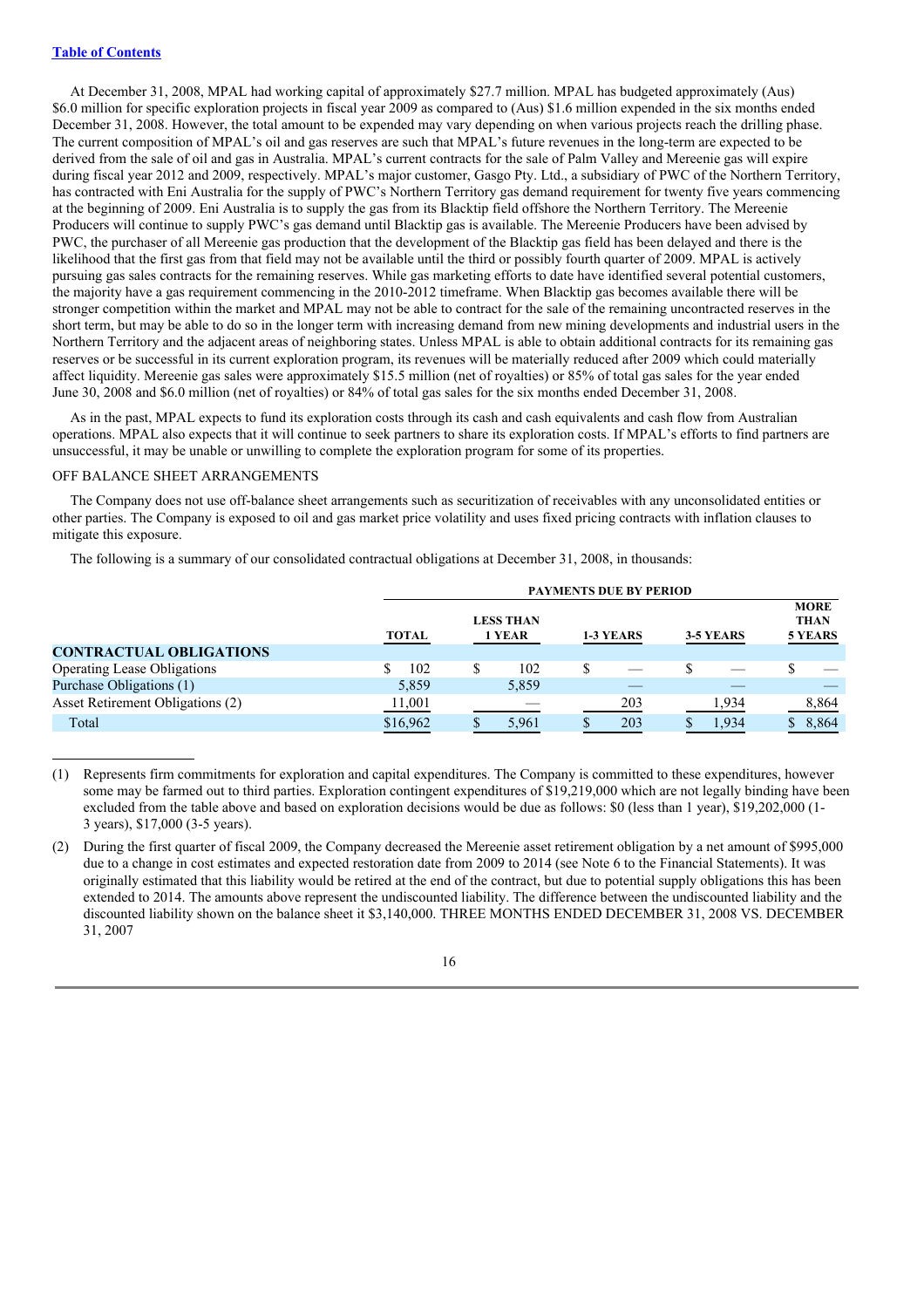# REVENUES

Significant changes in revenues are as follows:

|                                   |             | <b>THREE MONTHS ENDED</b><br>December 31. |                   |            |
|-----------------------------------|-------------|-------------------------------------------|-------------------|------------|
|                                   | 2008        | 2007                                      | <b>S</b> Variance | % Variance |
| Oil sales                         | \$1,832,005 | \$4,887,721                               | \$(3,055,716)     | (63%)      |
| Gas sales                         | 2,999,857   | 4.772.980                                 | (1,773,123)       | (37%)      |
| Other production related revenues | 340,422     | 713,280                                   | (372, 858)        | (52%)      |

OIL SALES DECREASED due to a net 27% decrease in production, a net 30% decrease in average price per barrel and the 24% decrease in the average exchange rate discussed below. We expect a downward production trend in the Nockatunga project to continue but at a slower rate than occurred in this quarter. Initial production declines rapidly over the first year or two and levels off to a slower decline. Oil unit sales (after deducting royalties) in barrels (bbls) and the average price per barrel sold during the periods indicated were as follows:

|                        |                   | THREE MONTHS ENDED DECEMBER 31.            |             |                                            |                           |                                  |
|------------------------|-------------------|--------------------------------------------|-------------|--------------------------------------------|---------------------------|----------------------------------|
|                        | <b>2008 SALES</b> |                                            |             | <b>2007 SALES</b>                          |                           |                                  |
|                        | <b>BBLS</b>       | <b>AVERAGE PRICE</b><br><b>A.S PER BBL</b> | <b>BBLS</b> | <b>AVERAGE PRICE</b><br><b>A.S PER BBL</b> | % Variance<br><b>BBLS</b> | % Variance<br><b>A.S PER BBL</b> |
| Australia:             |                   |                                            |             |                                            |                           |                                  |
| Mereenie field         | 21.915            | 69.14                                      | 25,701      | 116.88                                     | (15%)                     | (52%)                            |
| Cooper Basin           | 669               | 33.42                                      | 1,254       | 119.74                                     | (47%)                     | (72%)                            |
| Nockatunga project (1) | 18,030            | 77.09                                      | 27,651      | 89.36                                      | (35%)                     | (14%)                            |
| Total                  | 40,614            | 72.06                                      | 54,606      | 103.08                                     | (27%)                     | (30%)                            |

(1) Nockatunga average price per bbl is net of crude oil transportation costs which are deducted from the gross sales price.

GAS SALES DECREASED due to a 13% decrease in volume resulting from a decline in customer requirements, a 5% decrease in the average price per mcf and the 24% decrease in the average exchange rate discussed below.

The volumes in billion cubic feet (bcf) (after deducting royalties) and the average price of gas per thousand cubic feet (mcf) sold during the periods indicated were as follows:

|             |            | THREE MONTHS ENDED DECEMBER 31,            |              |                                            |                   |                                  |
|-------------|------------|--------------------------------------------|--------------|--------------------------------------------|-------------------|----------------------------------|
|             |            | <b>2008 SALES</b>                          |              | <b>2007 SALES</b>                          |                   |                                  |
|             | <b>BCF</b> | <b>AVERAGE PRICE</b><br><b>A.S PER MCF</b> | BCF          | <b>AVERAGE PRICE</b><br><b>A.S PER MCF</b> | % Variance<br>BCF | % Variance<br><b>A.S PER MCF</b> |
| Australia:  |            |                                            |              |                                            |                   |                                  |
| Palm Valley | .296       | 2.25                                       | .340         | 2.21                                       | (13%)             | $2\%$                            |
| Australia:  |            |                                            |              |                                            |                   |                                  |
| Mereenie    | 1.020      | 3.42                                       | <u>1.180</u> | 3.63                                       | (14%)             | (6%)                             |
| Total       | 1.316      | 3.14                                       | 1.520        | 3.30                                       | (13%)             | (5%)                             |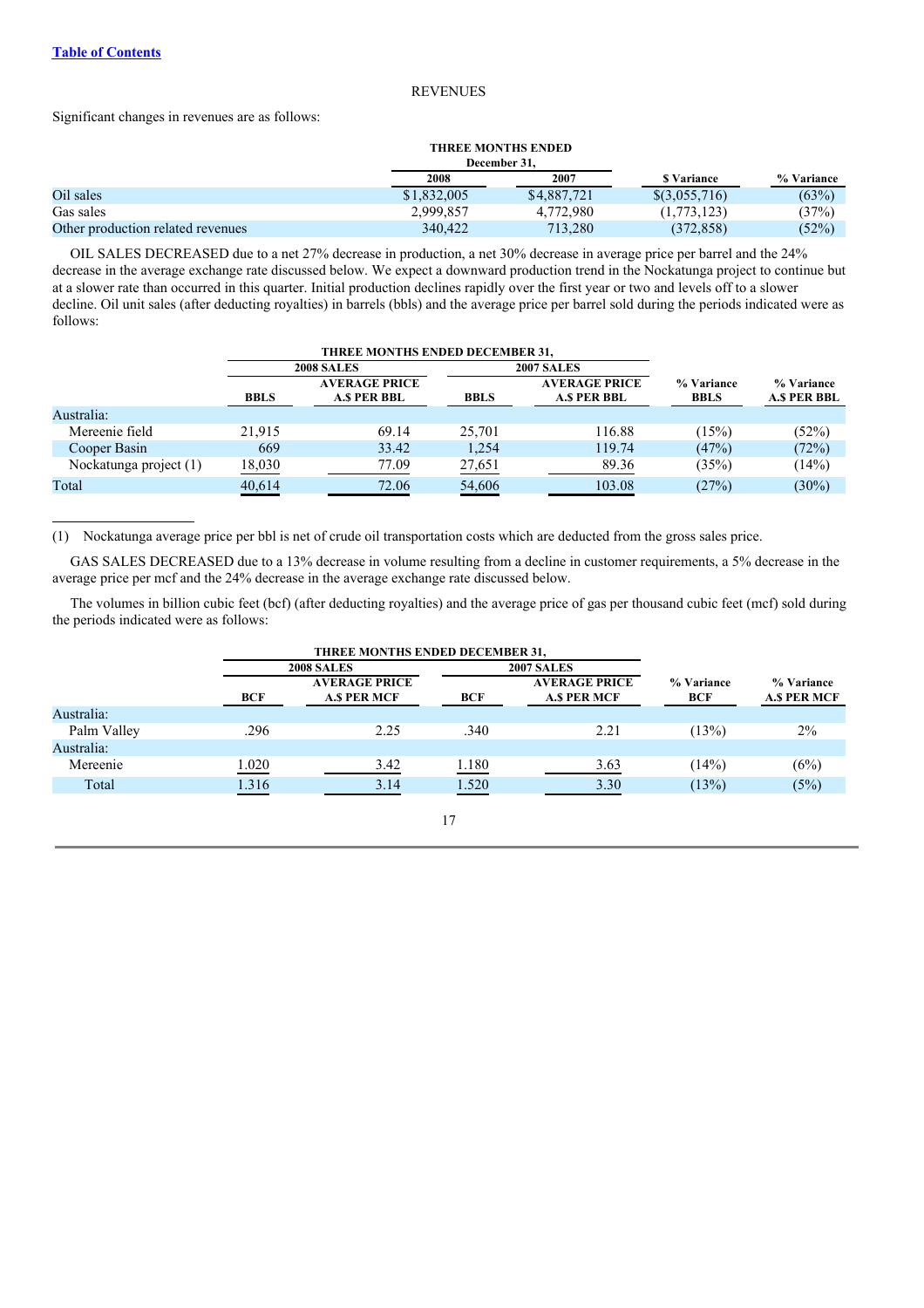# COSTS AND EXPENSES

Significant changes in costs and expenses are as follows:

| <b>THREE MONTHS ENDED</b> |             |                   |            |
|---------------------------|-------------|-------------------|------------|
|                           |             |                   |            |
| 2008                      | 2007        | <b>SVariance</b>  | % Variance |
| \$1,279,944               | \$2,525,231 | $\{(1,245,287)\}$ | (49%)      |
| 543,977                   | 724.117     | (180, 140)        | (25%)      |
| 2,060,331                 | 4,365,856   | (2,305,525)       | (53%)      |
| 422,329                   | 321,052     | 101,277           | 32%        |
| 524.181                   | 771,732     | (247, 551)        | (32%)      |
|                           |             | December 31,      |            |

PRODUCTION COSTS DECREASED as the result of decreased repair and maintenance expenditures in the Mereenie fields, decreased costs in the Nockatunga fields and the 24% decrease in the average exchange rate described below.

EXPLORATION AND DRY HOLE COSTS DECREASED in 2008 due to the 24% decrease in the average exchange rate described below.

DEPLETION, DEPRECIATION AND AMORTIZATION DECREASED in 2008 due to lower depletable costs, mostly in Nockatunga as depletion is greater than new spending and the 24% decrease in the average exchange rate described below partially offset by higher depletion rates.

AUDITING, ACCOUNTING AND LEGAL SERVICES INCREASED in 2008 due to increased legal fees of approximately \$134,000 relating to the securities purchase agreement with YEP (see Note 9 to the Financial Statements) offset by the 24% decrease in the average exchange rate described below.

OTHER ADMINISTRATIVE EXPENSES DECREASED in 2008 due mostly to the 24% decrease in the average exchange rate described below partially offset by increased consulting and financial advisory fees of approximately \$166,000 relating to the securities purchase agreement with YEP (see Note 9 to the Financial Statements).

# INCOME TAXES

INCOME TAX PROVISION DECREASED due to the decrease in income before taxes as well as the provision of the ATO settlement in the prior fiscal period (see Note 7 to the Financial Statements for a discussion of effective tax rates used and the ATO settlement).

# EXCHANGE EFFECT

THE VALUE OF THE AUSTRALIAN DOLLAR RELATIVE TO THE U.S. DOLLAR DECREASED TO \$.6907 at December 31, 2008 compared to a value of \$.8211 at September 30, 2008. This resulted in an \$8,342,277 debit to the foreign currency translation adjustments account for the three months ended December 31, 2008. The average exchange rate used to translate MPAL's operations in Australia was \$.6740 for the quarter ended December 31, 2008, which was a 24% decrease compared to the \$.8899 rate for the quarter ended December 31, 2007.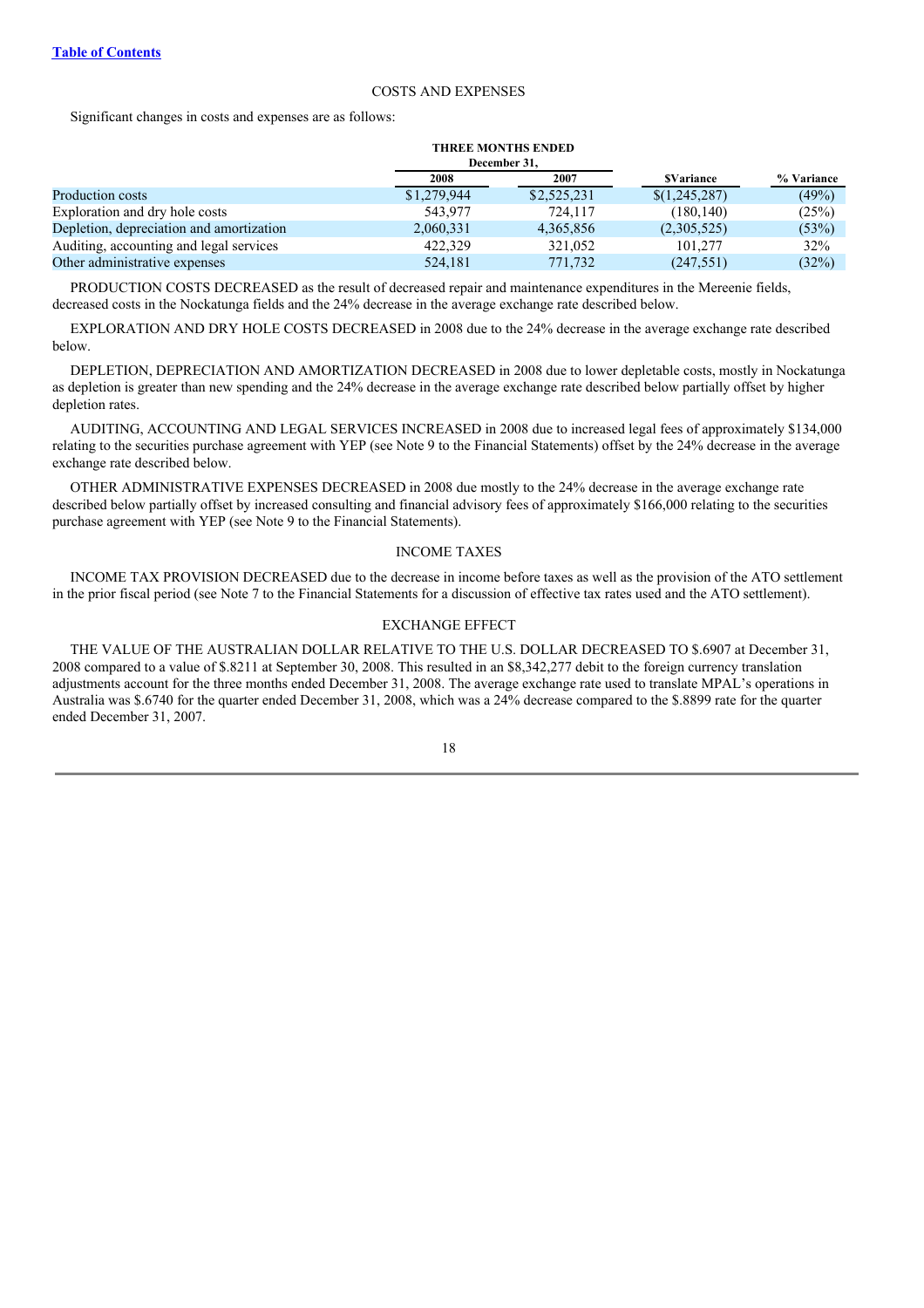# SIX MONTHS ENDED DECEMBER 31, 2008 VS. DECEMBER 31, 2007

#### REVENUES

Significant changes in revenues are as follows:

|                                   | <b>SIX MONTHS ENDED</b> |              |                   |            |
|-----------------------------------|-------------------------|--------------|-------------------|------------|
|                                   |                         | December 31. |                   |            |
|                                   | 2008                    | 2007         | <b>S</b> Variance | % Variance |
| Oil sales                         | \$7,477,592             | \$9,620,541  | \$(2,142,949)     | (22%)      |
| Gas sales                         | 7.308.929               | 8.762.164    | (1.453.235)       | 17%        |
| Other production related revenues | 824,447                 | 1.313.209    | (488, 762)        | (37%)      |

OIL SALES DECREASED due to a net 13% decrease in production and the 10% decrease in the average exchange rate discussed below partially offset by a net 13% increase in price per barrel. We expect a downward production trend in the Nockatunga project to continue but at a slower rate than occurred in the six months ended December 31, 2008. Initial production declines rapidly over the first year or two and levels off to a slower decline. Oil unit sales (after deducting royalties) in barrels (bbls) and the average price per barrel sold during the periods indicated were as follows:

|                        |                   | <b>SIX MONTHS ENDED DECEMBER 31,</b>       |                   |                                            |                           |                                  |
|------------------------|-------------------|--------------------------------------------|-------------------|--------------------------------------------|---------------------------|----------------------------------|
|                        | <b>2008 SALES</b> |                                            | <b>2007 SALES</b> |                                            |                           |                                  |
|                        | <b>BBLS</b>       | <b>AVERAGE PRICE</b><br><b>A.S PER BBL</b> | <b>BBLS</b>       | <b>AVERAGE PRICE</b><br><b>A.S PER BBL</b> | % Variance<br><b>BBLS</b> | % Variance<br><b>A.S PER BBL</b> |
| Australia:             |                   |                                            |                   |                                            |                           |                                  |
| Mereenie field         | 45,189            | 107.30                                     | 50.735            | 103.40                                     | (11%)                     | 4%                               |
| Cooper Basin           | 1.860             | 108.47                                     | 3,287             | 103.36                                     | (43%)                     | $5\%$                            |
| Nockatunga project (1) | 35,206            | 101.83                                     | 62,487            | 83.15                                      | (44%)                     | 22%                              |
| Total                  | 82,255            | 105.00                                     | 116,509           | 92.59                                      | (21%)                     | 13%                              |

(1) Nockatunga average price per bbl is net of crude oil transportation costs which are deducted from the gross sales price.

GAS SALES DECREASED due to a 10% decrease in volume resulting from a decline in customer requirements, a 3% decrease in the average price per mcf and the 10% decrease in the average exchange rate discussed below.

The volumes in billion cubic feet (bcf) (after deducting royalties) and the average price of gas per thousand cubic feet (mcf) sold during the periods indicated were as follows:

|             |       | <b>SIX MONTHS ENDED DECEMBER 31,</b>       |            |                                            |                          |                                  |
|-------------|-------|--------------------------------------------|------------|--------------------------------------------|--------------------------|----------------------------------|
|             |       | <b>2008 SALES</b>                          |            | <b>2007 SALES</b>                          |                          |                                  |
|             | BCF   | <b>AVERAGE PRICE</b><br><b>A.S PER MCF</b> | <b>BCF</b> | <b>AVERAGE PRICE</b><br><b>A.S PER MCF</b> | % Variance<br><b>BCF</b> | % Variance<br><b>A.S PER MCF</b> |
| Australia:  |       |                                            |            |                                            |                          |                                  |
| Palm Valley | .603  | 2.25                                       | .686       | 2.21                                       | (12%)                    | $2\%$                            |
| Australia:  |       |                                            |            |                                            |                          |                                  |
| Mereenie    | 2.061 | 3.42                                       | 2.260      | 3.56                                       | (4%)                     | (5%)                             |
| Total       | 2.664 | 3.15                                       | 2.946      | 3.24                                       | $10\%)$                  | (3%)                             |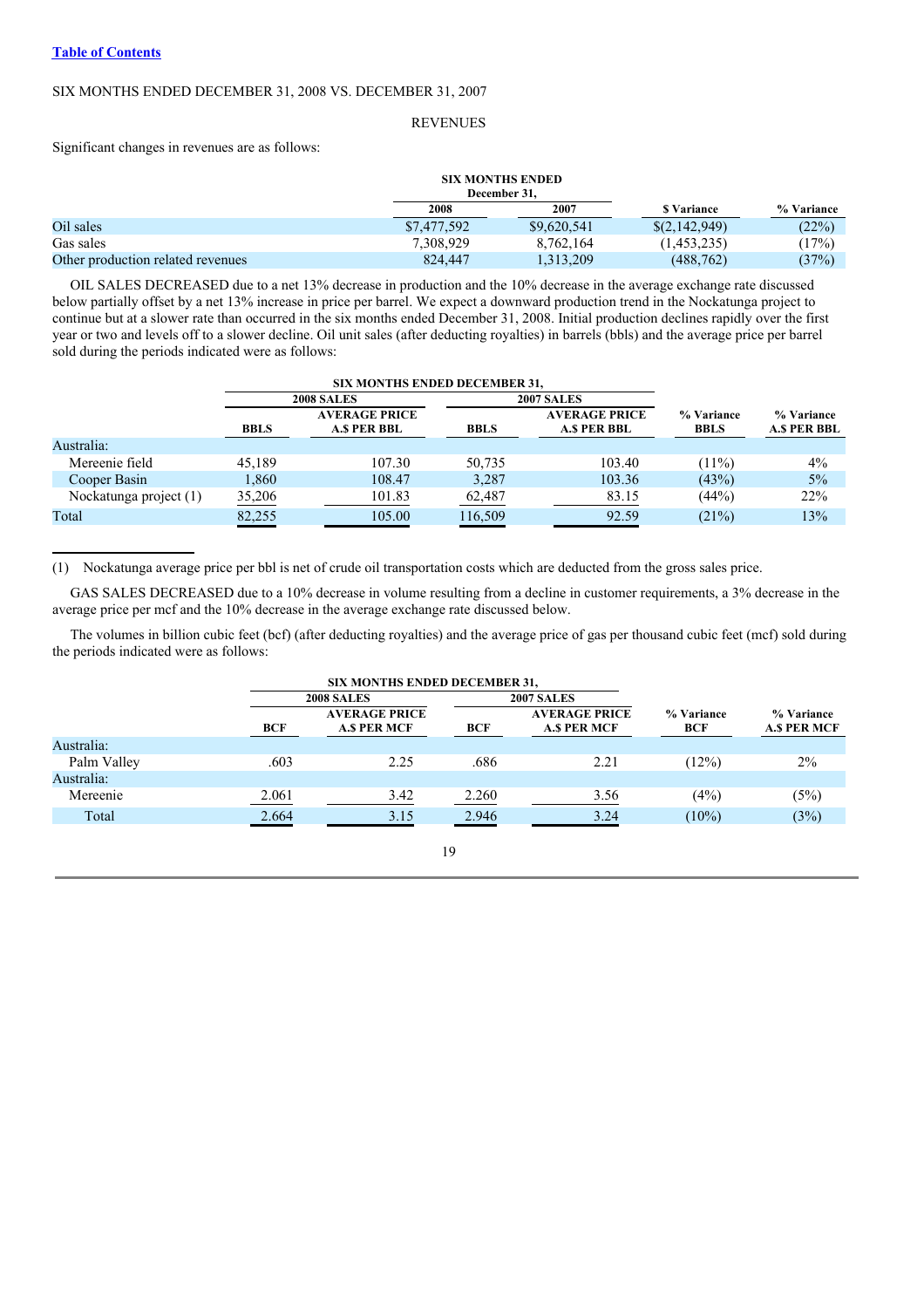# COSTS AND EXPENSES

Significant changes in costs and expenses are as follows:

|                                          | <b>SIX MONTHS ENDED</b> |              |                  |            |
|------------------------------------------|-------------------------|--------------|------------------|------------|
|                                          |                         | December 31, |                  |            |
|                                          | 2008                    | 2007         | <b>SVariance</b> | % Variance |
| Production costs                         | \$4,266,806             | \$4,623,257  | \$ (356, 451)    | (8%)       |
| Exploration and dry hole costs           | 1,267,377               | 2,737,591    | (1,470,214)      | (54%)      |
| Depletion, depreciation and amortization | 4,561,281               | 8,774,220    | (4,212,939)      | (48%)      |
| Auditing, accounting and legal services  | 689.799                 | 558.103      | 131.696          | 24%        |
| Other administrative expenses            | 1,293,250               | 1,641,645    | (348, 395)       | (21%)      |

PRODUCTION COSTS DECREASED mostly as the result of the 10% decrease in the average exchange rate described below.

EXPLORATION AND DRY HOLE COSTS DECREASED in 2008 due to the decreased drilling costs related to the Cooper Basin drilling program and the 10% decrease in the average exchange rate described below, partially offset by a \$321,259 write down of the value of U.K. exploration licenses.

DEPLETION, DEPRECIATION AND AMORTIZATION DECREASED in 2008 due to lower depletable costs, mostly in Nockatunga as depletion is greater than new spending and the 10% decrease in the average exchange rate described below partially offset by higher depletion rates.

AUDITING, ACCOUNTING AND LEGAL SERVICES INCREASED in 2008 due to increased legal fees of approximately \$210,000 relating to the securities purchase agreement with YEP (see Note 9 to the Financial Statements) offset by the 10% decrease in the average exchange rate described below.

OTHER ADMINISTRATIVE EXPENSES DECREASED in 2008 due mostly to the 10% decrease in the average exchange rate described below partially offset by increased consulting and financial advisory fees of approximately \$227,000 relating to the securities purchase agreement with YEP (see Note 9 to the Financial Statements).

# INCOME TAXES

INCOME TAX PROVISION DECREASED mostly due to the provision for the ATO settlement in the prior fiscal period partially offset by higher income before income taxes (see Note 7 to the Financial Statements for a discussion of effective tax rates used and the ATO settlement).

# EXCHANGE EFFECT

THE VALUE OF THE AUSTRALIAN DOLLAR RELATIVE TO THE U.S. DOLLAR DECREASED TO \$.6907 at December 31, 2008 compared to a value of \$.9615 at June 30, 2008. This resulted in a \$16,957,557 debit to the foreign currency translation adjustments account for the six months ended December 31, 2008. The average exchange rate used to translate MPAL's operations in Australia was \$.7824 for the six months ended December 31, 2008, which was a 10% decrease compared to the \$.8688 rate for the six months ended December 31, 2007.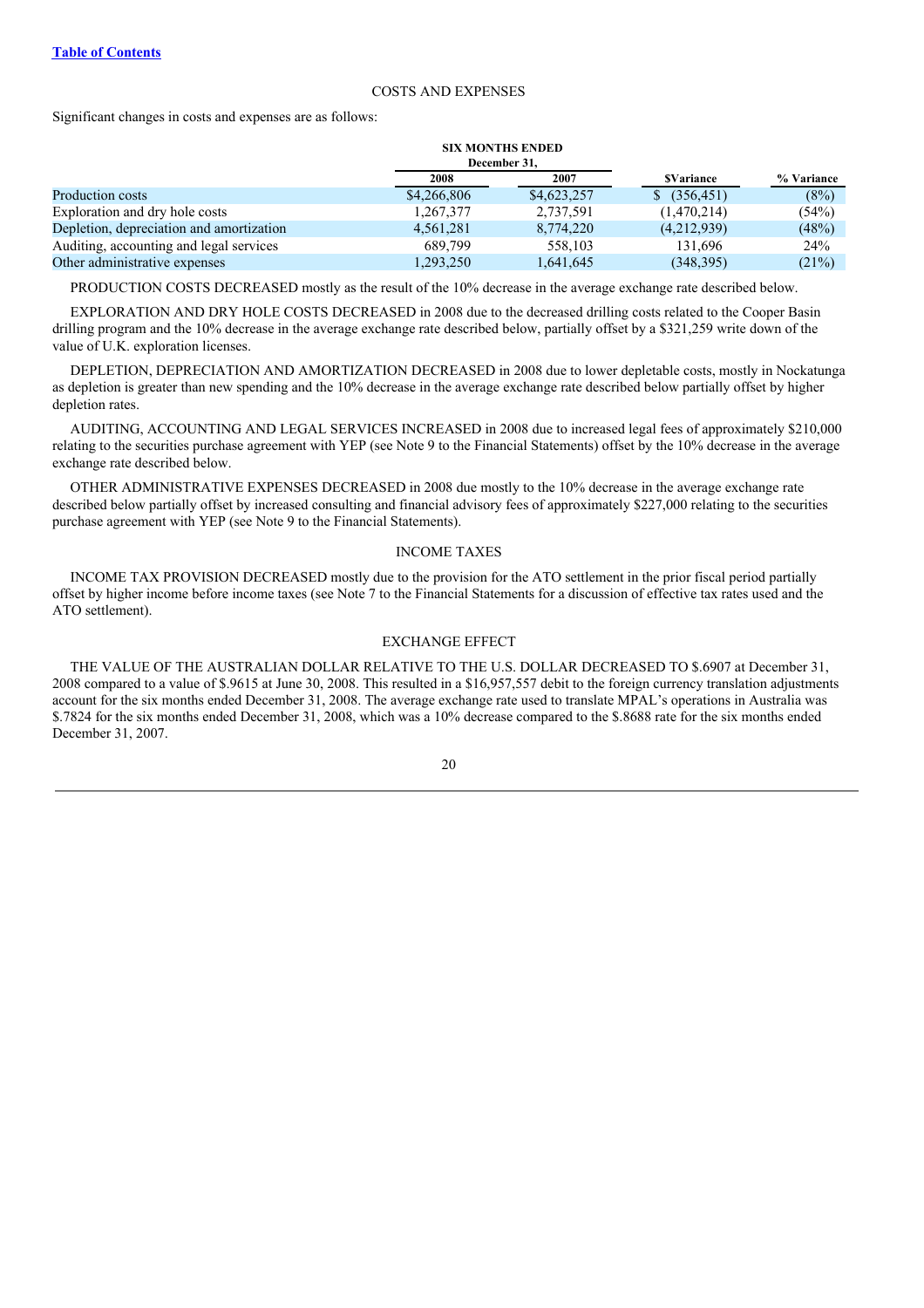## ITEM 3 QUANTITATIVE AND QUALITATIVE DISCLOSURE ABOUT MARKET RISK

The Company's exposure to market risk relates to fluctuations in foreign currency and world prices for crude oil, as well as market risk related to investment in marketable securities. The exchange rates among the Australian dollar and the U.S. dollar, as well as the exchange rates between the U.S. dollar and the U.K. pound sterling, have changed in recent periods and may fluctuate substantially in the future. We expect that a majority of our revenue will continue to be generated in the Australian dollar in the future. Recently, the U.S. dollar has strengthened significantly against the Australian dollar which has had, and may continue to have, a materially negative impact on our revenues generated in the Australian dollar, as well as our operating income and net income, as considered on a consolidated basis. For the six months ended December 31, 2008, the Company recorded a \$17 million charge to its net worth which represented the financial impact of the strengthening of the U.S. dollar against the Australian dollar. Any continued appreciation of the U.S. dollar against the Australian dollar is likely to have a negative impact on our revenue, operating income and net income. Because of our U.K. development program, a portion of our expenses, including exploration costs and capital and operating expenditures, will continue to be denominated in U.K. pound sterling. Accordingly, any material appreciation of the U.K. pound sterling against the Australian and U.S. dollar could have a negative impact on our business, operating results and financial condition. A 10% change in the Australian foreign currency rate compared to the U.S. dollar would increase or decrease revenues and costs and expenses by \$1,561,000 and \$1,340,000, for the six months ended December 31, 2008, respectively.

For the six months ended December 31, 2008, oil sales represented approximately 51% of oil and gas revenues. Based on the current six month's sales volume and revenue, a 10% change in oil price would increase or decrease oil revenues by \$748,000. Gas sales, which represented approximately 49% of oil and gas revenues in the current six months, are derived primarily from the Palm Valley and Mereenie fields in the Northern Territory of Australia and the gas prices are set according to long term contracts that are subject to changes in the Australian Consumer Price Index (ACPI) for the six months ended December 31, 2008.

At December 31, 2008, the carrying value of our investments in marketable securities including those classified as cash and cash equivalents was approximately \$32.4 million, which approximates the fair value of the securities. Since the Company expects to hold the investments to maturity, the maturity value should be realized. These marketable securities have not been impacted by the U.S. credit crisis.

# ITEM 4 CONTROLS AND PROCEDURES

#### Disclosure Controls and Procedures

An evaluation was performed under the supervision and with the participation of the Company's management, including William H. Hastings, the Company's President and Chief Executive Officer ("CEO"), and Daniel J. Samela, the Company's Chief Financial Officer ("CFO"), of the effectiveness of the design and operation of the Company's disclosure controls and procedures (as defined in Rule 13a-15(e) and Rule 15d-15(e) promulgated under the Securities and Exchange Act of 1934) as of December 31, 2008. Based on this evaluation, the Company's CEO and CFO concluded that the Company's disclosure controls and procedures were effective such that the material information required to be included in the Company's SEC reports is recorded, processed, summarized and reported within the time periods specified in SEC rules and forms relating to the Company, including its consolidated subsidiaries, and the information required to be disclosed was accumulated and communicated to management as appropriate to allow timely decisions for disclosure.

#### Internal Control Over Financial Reporting.

There have not been any changes in the Company's internal control over financial reporting (as such term is defined in Rules 13a-15(f) and 15d-15(f) under the Exchange Act) during the six months ended December 31, 2008 that have materially affected, or are reasonably likely to materially affect, the Company's internal control over financial reporting.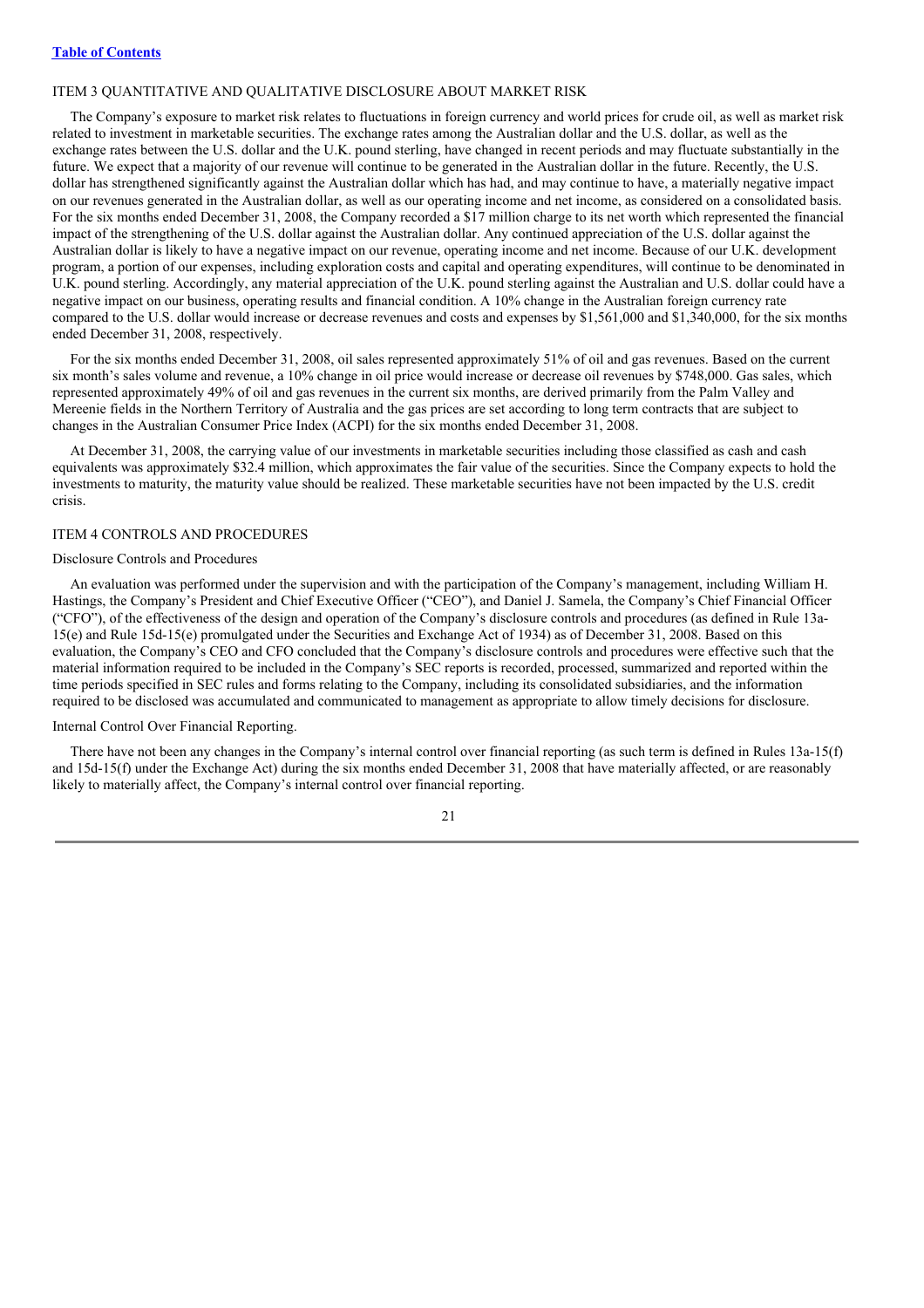### MAGELLAN PETROLEUM CORPORATION FORM 10-Q PART II — OTHER INFORMATION DECEMBER 31, 2008

#### ITEM 1 LEGAL PROCEEDINGS

None

#### ITEM 1A RISK FACTORS

Our business, financial condition, operating results and cash flows can be impacted by a number of factors, including, but not limited to, those set forth below, any one of which could cause our actual results to vary materially from recent results or anticipated future results.

Information regarding risk factors appears in Part I — Item 1A of our Report on Form 10-K for the fiscal year ended June 30, 2008. As part of our Form 10-Q for the quarter ended September 30, 2008, we have revised our risk factor entitled "Oil and Gas Prices are Volatile" under the heading "Risks Related to the Oil and Gas Industry" to describe recent steep declines in worldwide oil and gas prices. We have also added two new risk factors: (1) a discussion of the growing U.S. and worldwide financial and credit crisis, and the impacts that these conditions may have on us and (2) a discussion of exchange rate fluctuations.

Other than these changes, there have not been any material changes to the risk factors disclosed in Item 1A of our Form 10-K for the fiscal year ended June 30, 2008.

# **RISKS RELATED TO THE OIL AND GAS INDUSTRY**

#### Oil and gas prices are volatile and have declined significantly in recent months. A sustained decline in prices could adversely **affect our financial position, financial results, cash flows, access to capital and ability to grow.**

Our revenues, operating results, profitability, future rate of growth and the carrying value of our oil and gas properties depend primarily upon the prices we receive for the oil and gas we sell. Prices also affect the amount of cash flow available for capital expenditures and our ability to borrow money or raise additional capital. The prices of oil, natural gas, methane gas and other fuels have been, and are likely to continue to be, volatile and subject to wide fluctuations in response to numerous factors, including the following:

- **•** worldwide and domestic supplies of oil and gas;
- changes in the supply and demand for such fuels;
- **•** political conditions in oil, natural gas, and other fuel-producing and fuel-consuming areas;
- the extent of Australian domestic oil and gas production and importation of such fuels and substitute fuels in Australian and other relevant markets;
- **•** weather conditions, including effects on prices and supplies in worldwide energy markets because of recent hurricanes in the United States;
- the competitive position of each such fuel as a source of energy as compared to other energy sources; and
- **•** the effect of governmental regulation on the production, transportation, and sale of oil, natural gas, and other fuels.

These factors and the volatility of the energy markets make it extremely difficult to predict future oil and gas price movements with any certainty. Furthermore, the recent worldwide financial and credit crisis has reduced the availability of liquidity and credit to fund the continuation and expansion of industrial business operations worldwide. The shortage of liquidity and credit combined with recent substantial losses in worldwide equity markets could lead to an extended worldwide economic recession. A slowdown in economic activity caused by a recession would likely reduce worldwide demand for energy and result in lower oil and natural gas prices. Oil prices declined from record levels in early July 2008 of over \$140 per barrel to below \$40 per barrel in late January 2009, while natural gas prices have declined from over \$13 per mcf to below \$5 per mcf over the same period.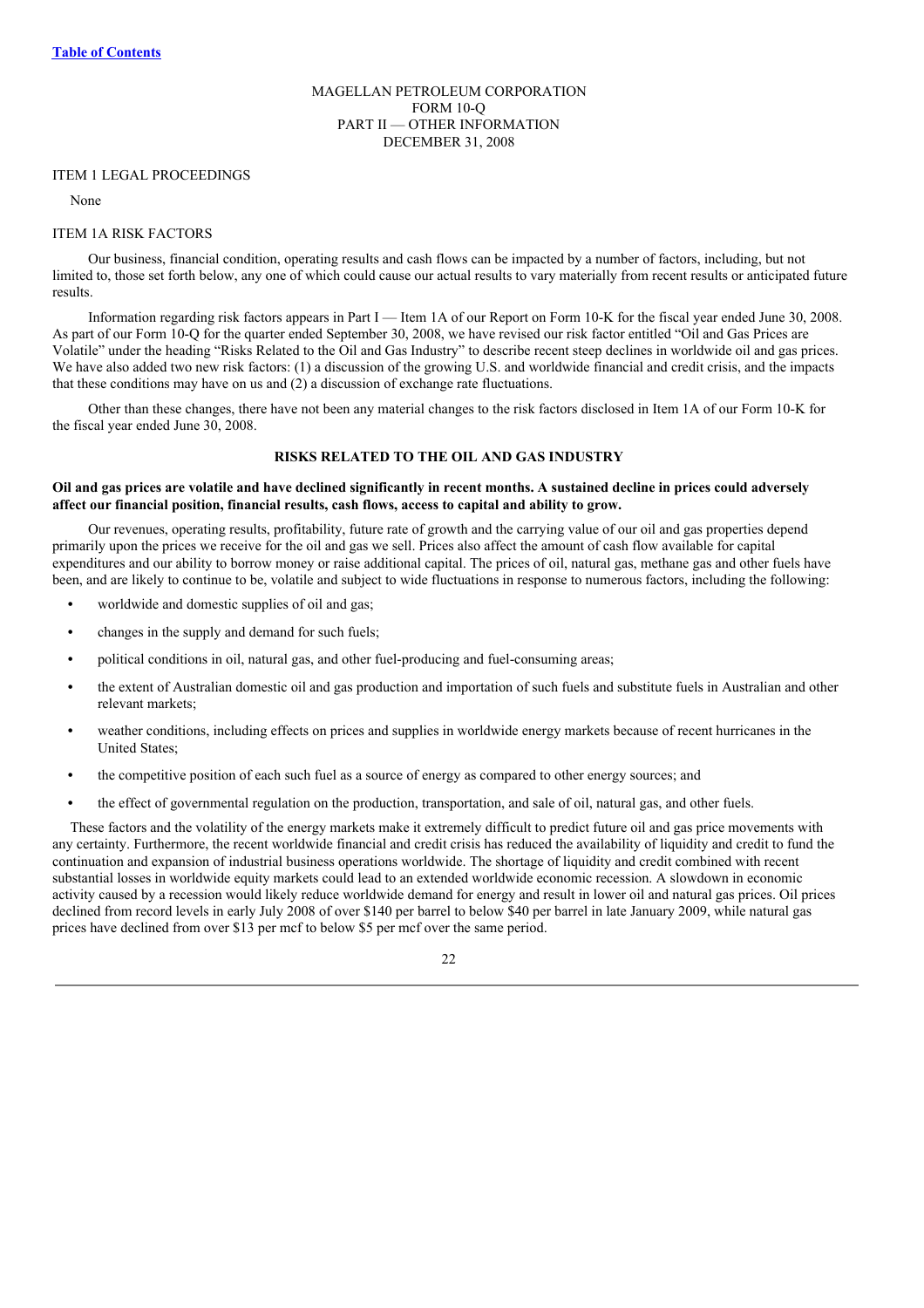#### **Table of [Contents](#page-0-0)**

Sustained declines in oil and gas prices (such as those experienced in the second half of 2008) would not only reduce revenue, but could reduce the amount of oil and gas that we can produce economically and, as a result, could have a material adverse effect on our financial condition, results of operations and reserves. Further, oil and gas prices do not necessarily move in tandem. Approximately 62% of our proved reserves at June 30, 2008 were natural gas reserves. Existing gas sales contracts in Australia are long term contracts with the gas price movements related to the ACPI. Future gas sales not governed by existing contracts would generate lower revenue if natural gas prices in Australia were to decline. Sales of our proved oil reserves are dependent on world oil prices. The volatility of these prices will affect future oil revenues. Based on 2008 gas and oil sales volumes and revenues, a 10% change in gas prices would increase or decrease gas revenues by approximately \$1,850,000 and a 10% change in oil prices would increase or decrease oil revenue by approximately \$1,979,000 for the six months ended December 31, 2008, respectively.

#### Difficult conditions resulting from the U.S. and worldwide financial and credit crisis, and growing concerns over recessions in the U.S. and Australian economies, may materially adversely affect our business and results of operations and we do not expect these **conditions to improve in the near future.**

Recently, the United States and many other nations (including Australia) around the world have encountered a financial and credit crisis. Concerns over inflation, energy costs, geopolitical issues, the availability and cost of credit, the U.S. mortgage market and a declining real estate market in the U.S. and elsewhere have contributed to increased market volatility and disruptions and diminished expectations for the U.S. and world economies and markets going forward. These factors, combined with volatile oil and gas prices, declining business and consumer confidence and increased unemployment, have precipitated a worldwide economic slowdown and fears of a possible U.S. and global recession.

In addition, the U.S. and worldwide capital and credit markets have been experiencing extreme volatility and disruption for more than twelve months. Initially, the concerns on the part of market participants were focused on the subprime segment of the mortgage-backed securities market. However, these concerns have since expanded to include a broad range of mortgage-and asset-backed and other fixed income securities, including those rated investment grade, the U.S. and international credit and interbank money markets generally, and a wide range of financial institutions and markets, asset classes and sectors. Since September 2008, market volatility and disruptions have reached unprecedented levels, leading in many cases to unprecedented government legislation and other actions to stabilize world markets and financial institutions and promote consumer and investor confidence.

Continuing volatility and disruption in worldwide capital and credit markets and further deteriorating conditions in the U.S. and Australian economies could affect our revenues and earnings negatively and could have a material adverse effect on our business, results of operations and financial condition. For example, purchasers of our oil and gas production may reduce the amounts of oil and gas they purchase from us and/or delay or be unable to make timely payments to us.

Further, a number of our oil and gas properties are operated by third parties whom we depend upon for timely performance of drilling and other contractual obligations and, in some cases, for distribution to us of our proportionate share of revenues from sales of oil and gas we produce. If current economic conditions adversely impact our third party operators, we are exposed to the risk that drilling operations or revenue disbursements to us could be delayed. This "trickle down" effect could significantly harm our business, financial condition and results of operation.

# **Currency exchange rate fluctuations may negatively affect our operating results.**

The exchange rates among the Australian dollar and the U.S. dollar, as well as the exchange rates between the U.S. dollar and the U.K. pound sterling, have changed in recent periods and may fluctuate substantially in the future. We expect that a majority of our revenue will continue to be generated in the Australian dollar in the future. Recently, the U.S. dollar has strengthened materially against the Australian dollar which has had, and may continue to have, a materially negative impact on our revenues generated in the Australian dollar, as well as our operating income and net income, as considered on a consolidated basis. Any continued appreciation of the U.S. dollar against the Australian dollar is likely to have a negative impact on our revenue, operating income and net income. Because of our U.K. development program, a portion of our expenses, including exploration costs and capital and operating expenditures, will continue to be denominated in U.K. pound sterling. Accordingly, any material appreciation of the U.K. pound sterling against the U.S. dollar could have a negative impact on our business, operating results and financial condition.

#### If we are unable to complete the recently announced investment transaction with our strategic investor, we may be unable to raise capital from alternative sources, which could adversely affect our business and cause our stock price to decline.

As previously announced on February 10, 2009, we have entered into a Securities Purchase Agreement with Young Energy Prize S.A. ("YEP"), a Luxembourg corporation. Under the terms of the securities purchase agreement, YEP will pay \$10.0 million to acquire a total of 8,695,652 shares of the Company's Common Stock (the "Shares") and a five-year warrant entitling YEP to purchase 4,347,826 shares through warrant exercise at a price of \$1.20 per share.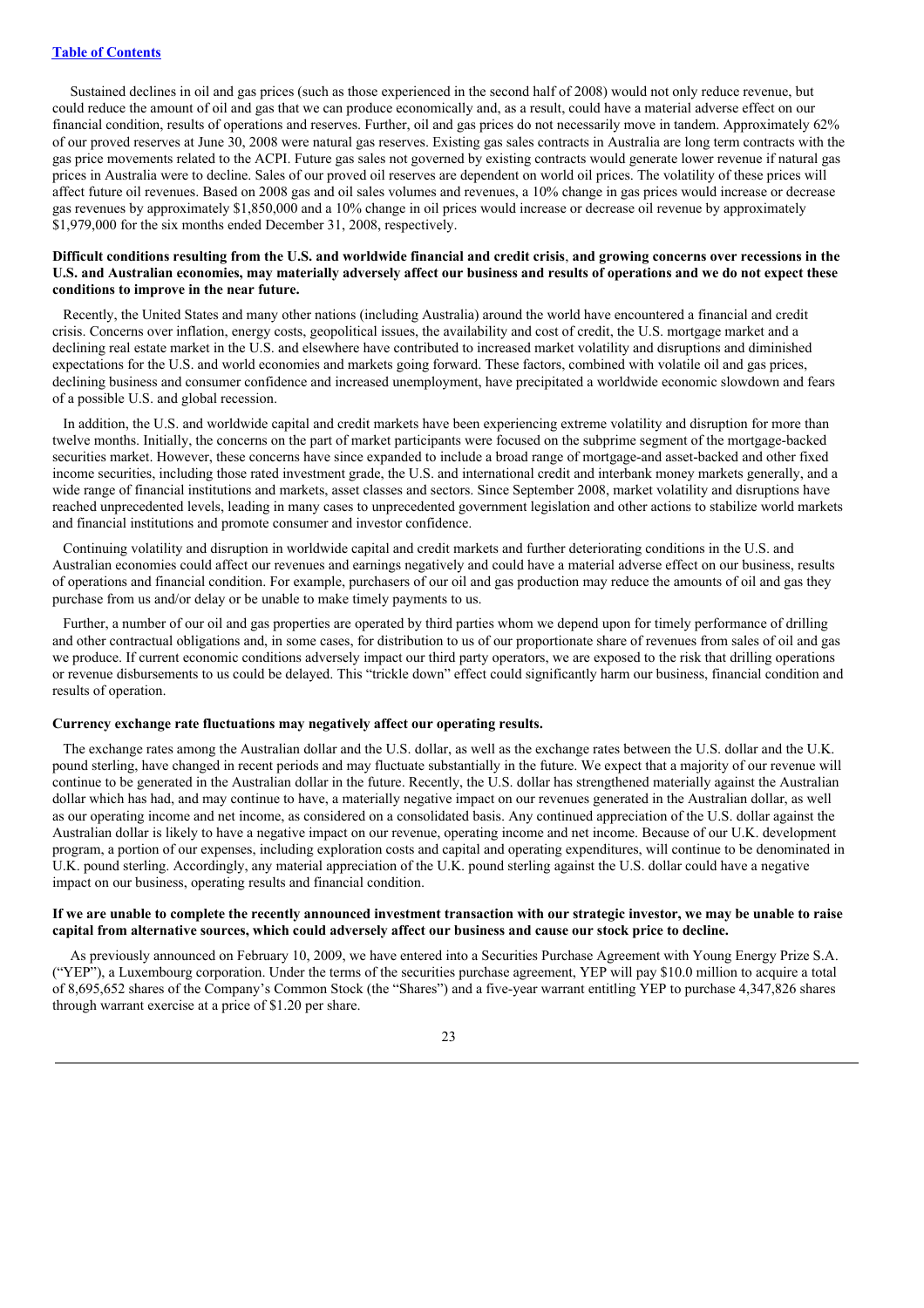The closing of the YEP investment transaction is subject to receipt of shareholder approval of the investment and an amendment to the Company's certification of incorporation, as well as other customary closing conditions. The Company expects the closing to occur on or before April 30, 2009.

However, the Closing may not take place because of a failure to satisfy either of the stated closing conditions or otherwise. If the closing does not take place, we may be unable to raise capital from alternative sources on terms favorable to the Company, or at all. If we are unable to complete this transaction, or raise equity capital from alternative sources, our business could be materially and adversely affected and our stock price could decline.

# ITEM 2 UNREGISTERED SALES OF EQUITY SECURITIES AND USE OF PROCEEDS

The following schedule sets forth the number of shares that the Company has repurchased under any of its repurchase plans for the stated periods, the cost per share of such repurchases and the number of shares that may yet be repurchased under the plans:

| Period              | <b>Total Number of</b><br><b>Shares</b><br>Purchased | <b>Average Price</b><br>Paid<br>per Share | <b>Total Number of</b><br><b>Shares Purchased</b><br>as Part of Publicly<br><b>Announced Plan(1)</b> | Maximum<br>Number of<br><b>Shares that May</b><br><b>Yet Be Purchased</b><br><b>Under Plan</b> |
|---------------------|------------------------------------------------------|-------------------------------------------|------------------------------------------------------------------------------------------------------|------------------------------------------------------------------------------------------------|
| October 1-31, 2008  |                                                      |                                           |                                                                                                      | 319,150                                                                                        |
| November 1-30, 2008 |                                                      |                                           |                                                                                                      | 319,150                                                                                        |
| December 1-31, 2008 |                                                      |                                           |                                                                                                      | 319,150                                                                                        |
|                     |                                                      |                                           |                                                                                                      |                                                                                                |

 $\mathbf{M}$ 

(1) The Company through its stock repurchase plan may purchase up to one million shares of its common stock in the open market. Through December 31, 2008, the Company had purchased 680,850 of its shares at an average price of \$1.01 per share or a total cost of approximately \$686,000, all of which shares have been cancelled.

#### ITEM 6 EXHIBITS

### 31. Rule 13a-14(a) Certifications.

Certification of William H. Hastings, President and Chief Executive Officer, pursuant to Rule 13a-14(a) under the Securities Exchange Act of 1934, is filed herein.

Certification of Daniel J. Samela, Chief Financial and Accounting Officer, pursuant to Rule 13a-14(a) under the Securities Exchange Act of 1934, is filed herein.

#### 32. Section 1350 Certifications.

Certification of William H. Hastings, President and Chief Executive Officer, pursuant to 18 U.S.C. Section 1350, as adopted pursuant to Section 906 of the Sarbanes-Oxley Act of 2002, is filed herein.

Certification of Daniel J. Samela, Chief Financial and Accounting Officer, pursuant to 18 U.S.C. Section 1350, as adopted pursuant to Section 906 of the Sarbanes-Oxley Act of 2002, is filed herein.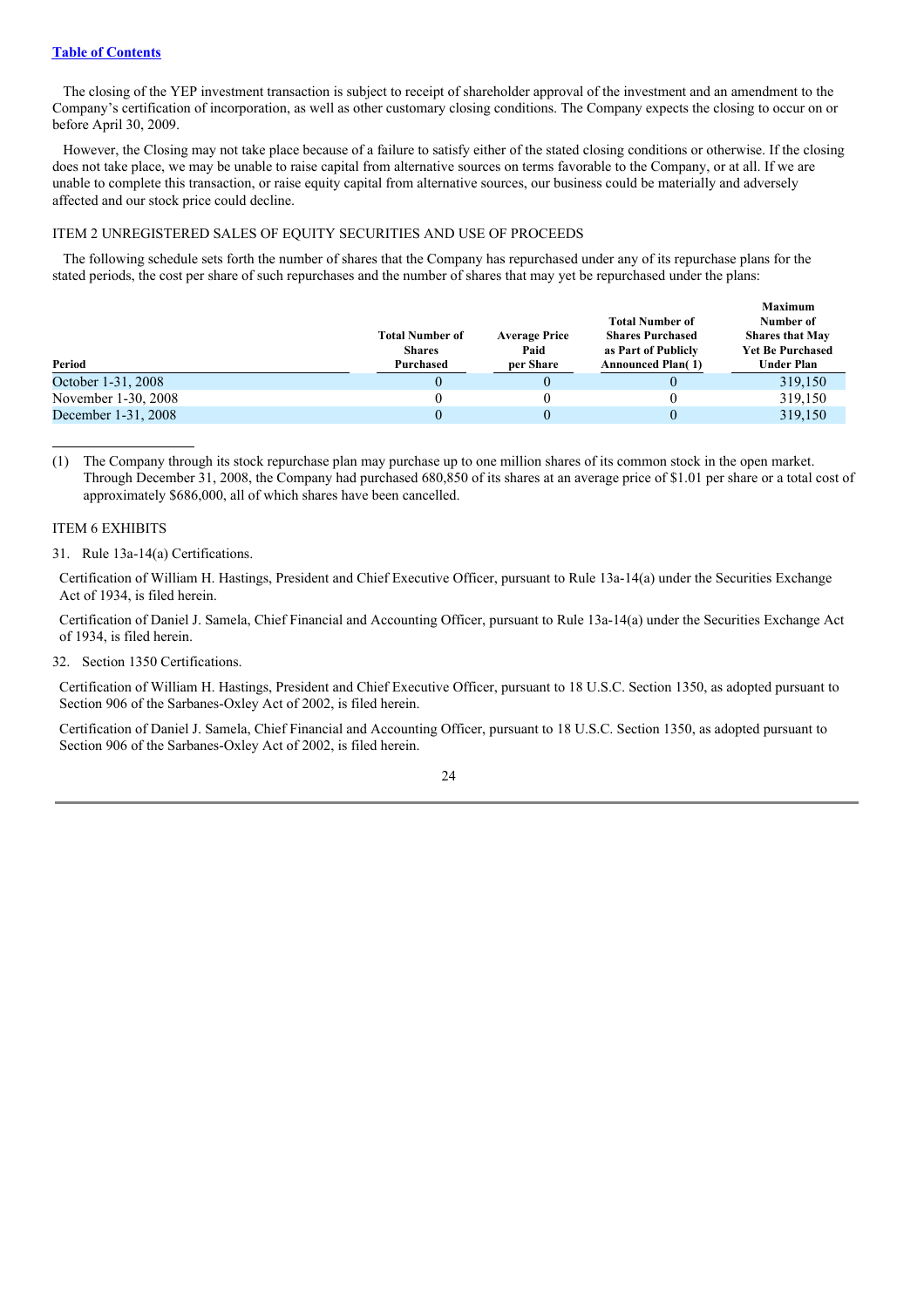### MAGELLAN PETROLEUM CORPORATION FORM 10-Q December 31, 2008

# SIGNATURES

Pursuant to the requirements of the Securities Exchange Act of 1934, the registrant has duly caused this report to be signed on its behalf by the undersigned thereunto duly authorized:

> MAGELLAN PETROLEUM CORPORATION Registrant

Date: February 23, 2009 By /s/ William H. Hastings

William H. Hastings, President and Chief Executive Officer (Duly Authorized Officer)

By /s/ Daniel J. Samela

Daniel J. Samela, Chief Financial and Accounting Officer (as Principal Accounting Officer)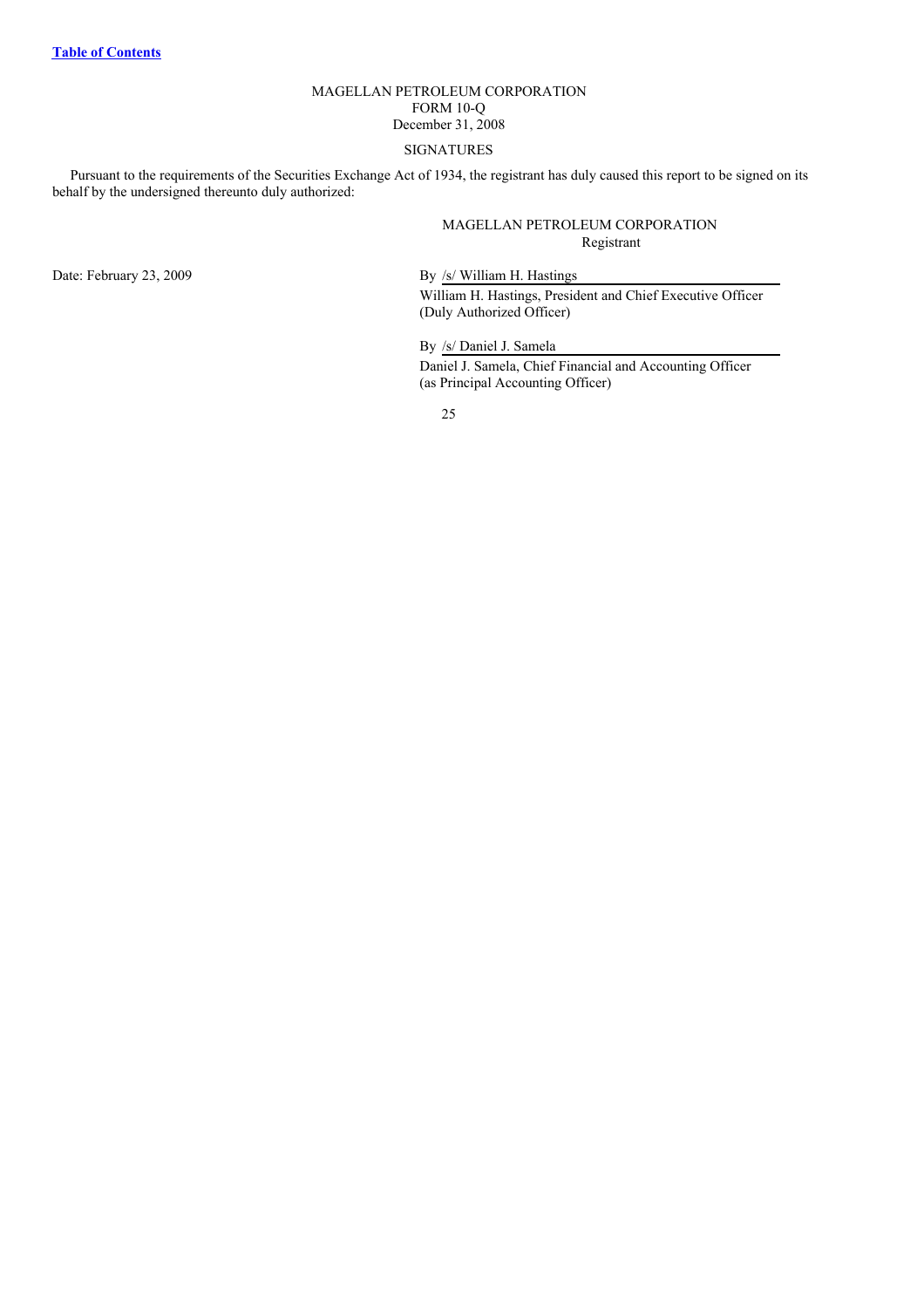### RULE 13a-14(a) CERTIFICATIONS

<span id="page-25-0"></span>I, William H. Hastings, certify that:

1. I have reviewed this quarterly report on Form 10-Q of Magellan Petroleum Corporation;

2. Based on my knowledge, this report does not contain any untrue statement of a material fact or omit to state a material fact necessary to make the statements made, in light of the circumstances under which such statements were made, not misleading with respect to the period covered by this report;

3. Based on my knowledge, the financial statements, and other financial information included in this report, fairly present in all material respects the financial condition, results of operations and cash flows of the registrant as of, and for, the periods presented in this report;

4. The registrant's other certifying officers and I are responsible for establishing and maintaining disclosure controls and procedures (as defined in Exchange Act Rules 13a-15(e) and 15d-15(e)) and internal control over financial reporting (as defined in Exchange Act Rules 13a-15(f) and 15d-15(f)) for the registrant and have:

(a) Designed such disclosure controls and procedures, or caused such disclosure controls and procedures to be designed under our supervision, to ensure that material information relating to the registrant, including its consolidated subsidiaries, is made known to us by others within those entities, particularly during the period in which this report is being prepared;

(b) Designed such internal control over financial reporting, or caused such internal control over financial reporting to be designed under our supervision, to provide reasonable assurance regarding the reliability of financial reporting and the preparation of financial statements for external purposes in accordance with generally accepted accounting principles;

(c) Evaluated the effectiveness of the registrant's disclosure controls and procedures and presented in this report our conclusions about the effectiveness of the disclosure controls and procedures, as of the end of the period covered by this report based on such evaluation; and

(d) Disclosed in this report any change in the registrant's internal control over financial reporting that occurred during the registrant's most recent fiscal quarter (the registrant's fourth fiscal quarter in the case of an annual report) that has materially affected, or is reasonably likely to materially affect, the registrant's internal control over financial reporting; and

5. The registrant's other certifying officers and I have disclosed, based on our most recent evaluation of internal control over financial reporting, to the registrant's auditors and the audit committee of the registrant's board of directors (or persons performing the equivalent functions):

(a) All significant deficiencies and material weaknesses in the design or operation of internal control over financial reporting which are reasonably likely to adversely affect the registrant's ability to record, process, summarize and report financial information; and

(b) Any fraud, whether or not material, that involves management or other employees who have a significant role in the registrant's internal control over financial reporting.

Dated: February 23, 2009 /s/ William H. Hastings

William H. Hastings President and Chief Executive Officer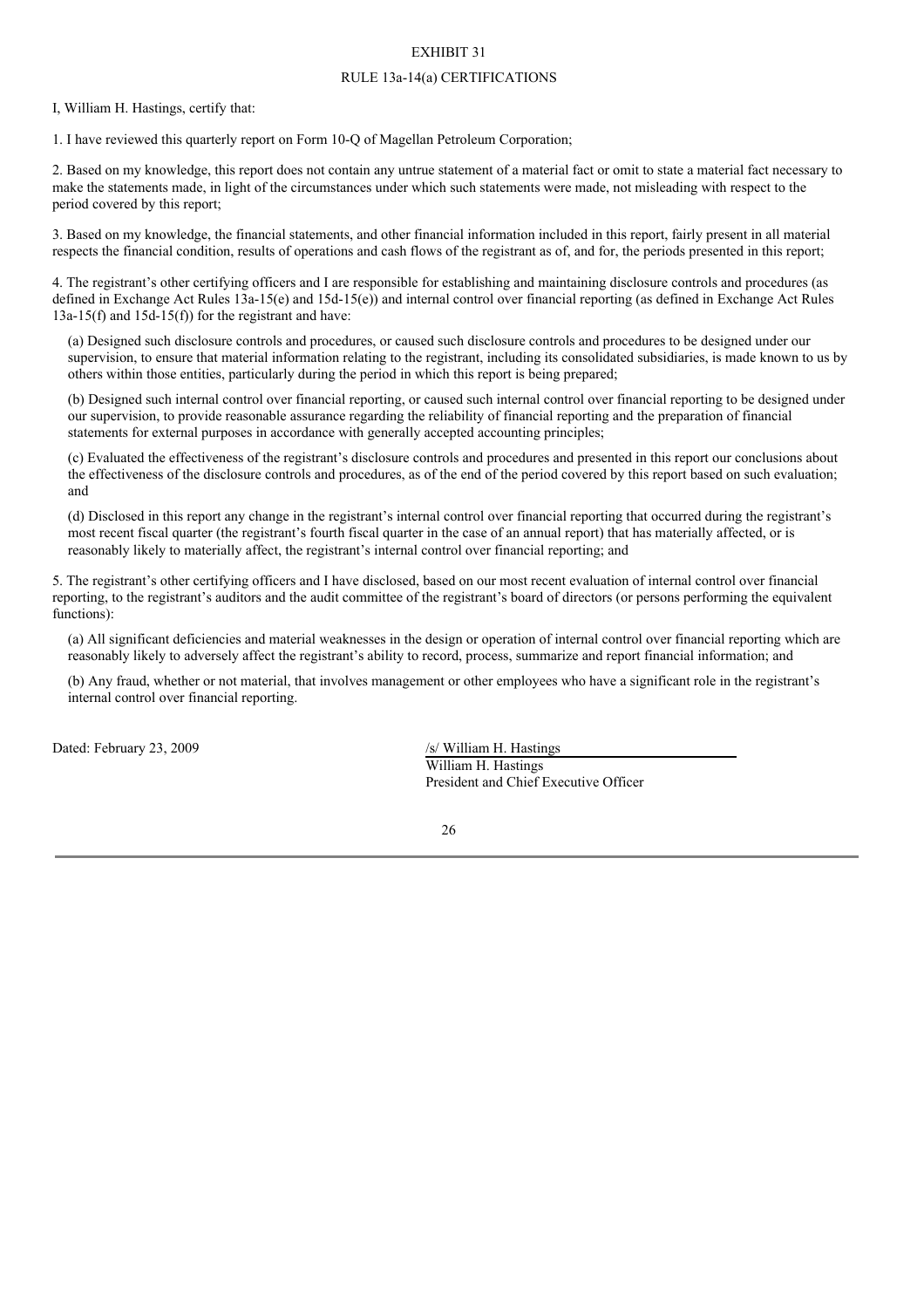#### RULE 13a-14(a) CERTIFICATIONS

I, Daniel J. Samela, certify that:

1. I have reviewed this quarterly report on Form 10-Q of Magellan Petroleum Corporation;

2. Based on my knowledge, this report does not contain any untrue statement of a material fact or omit to state a material fact necessary to make the statements made, in light of the circumstances under which such statements were made, not misleading with respect to the period covered by this report;

3. Based on my knowledge, the financial statements, and other financial information included in this report, fairly present in all material respects the financial condition, results of operations and cash flows of the registrant as of, and for, the periods presented in this report;

4. The registrant's other certifying officers and I are responsible for establishing and maintaining disclosure controls and procedures (as defined in Exchange Act Rules 13a-15(e) and 15d-15(e)) and internal control over financial reporting (as defined in Exchange Act Rules 13a-15(f) and 15d-15(f)) for the registrant and have:

(a) Designed such disclosure controls and procedures, or caused such disclosure controls and procedures to be designed under our supervision, to ensure that material information relating to the registrant, including its consolidated subsidiaries, is made known to us by others within those entities, particularly during the period in which this report is being prepared;

(b) Designed such internal control over financial reporting, or caused such internal control over financial reporting to be designed under our supervision, to provide reasonable assurance regarding the reliability of financial reporting and the preparation of financial statements for external purposes in accordance with generally accepted accounting principles;

(c) Evaluated the effectiveness of the registrant's disclosure controls and procedures and presented in this report our conclusions about the effectiveness of the disclosure controls and procedures, as of the end of the period covered by this report based on such evaluation; and

(d) Disclosed in this report any change in the registrant's internal control over financial reporting that occurred during the registrant's most recent fiscal quarter (the registrant's fourth fiscal quarter in the case of an annual report) that has materially affected, or is reasonably likely to materially affect, the registrant's internal control over financial reporting; and

5. The registrant's other certifying officers and I have disclosed, based on our most recent evaluation of internal control over financial reporting, to the registrant's auditors and the audit committee of the registrant's board of directors (or persons performing the equivalent functions):

(a) All significant deficiencies and material weaknesses in the design or operation of internal control over financial reporting which are reasonably likely to adversely affect the registrant's ability to record, process, summarize and report financial information; and

(b) Any fraud, whether or not material, that involves management or other employees who have a significant role in the registrant's internal control over financial reporting.

Dated: February 23, 2009 /s/ Daniel J. Samela

Daniel J. Samela Chief Financial and Accounting Officer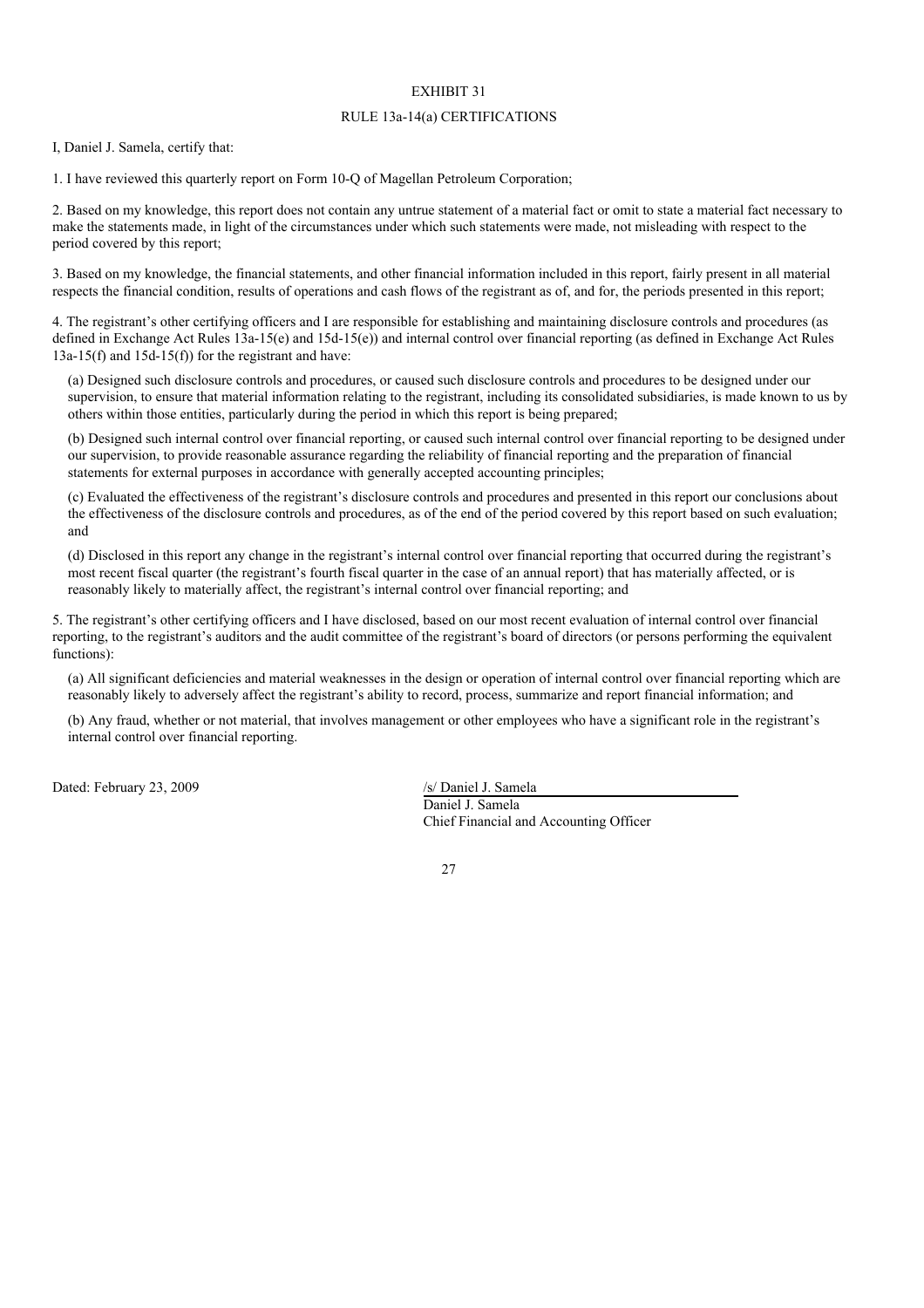### SECTION 1350 CERTIFICATIONS

<span id="page-27-0"></span>In connection with the Quarterly Report of Magellan Petroleum Corporation (the "Company") on Form 10-Q for the period ending December 31, 2008 as filed with the Securities and Exchange Commission on the date hereof (the "Report"), I, William H. Hastings, President and Chief Executive Officer of the Company, do hereby certify, pursuant to 18 U.S.C. Section 1350, as adopted pursuant to Section 906 of the Sarbanes-Oxley Act of 2002, that:

(1) The Report fully complies with the requirements of section 13(a) or 15(d) of the Securities Exchange Act of 1934; and

(2) The information contained in the Report fairly presents, in all material respects, the financial condition and result of operations of the Company.

February 23, 2009 By: /s/ William H. Hastings

William H. Hastings President and Chief Executive Officer